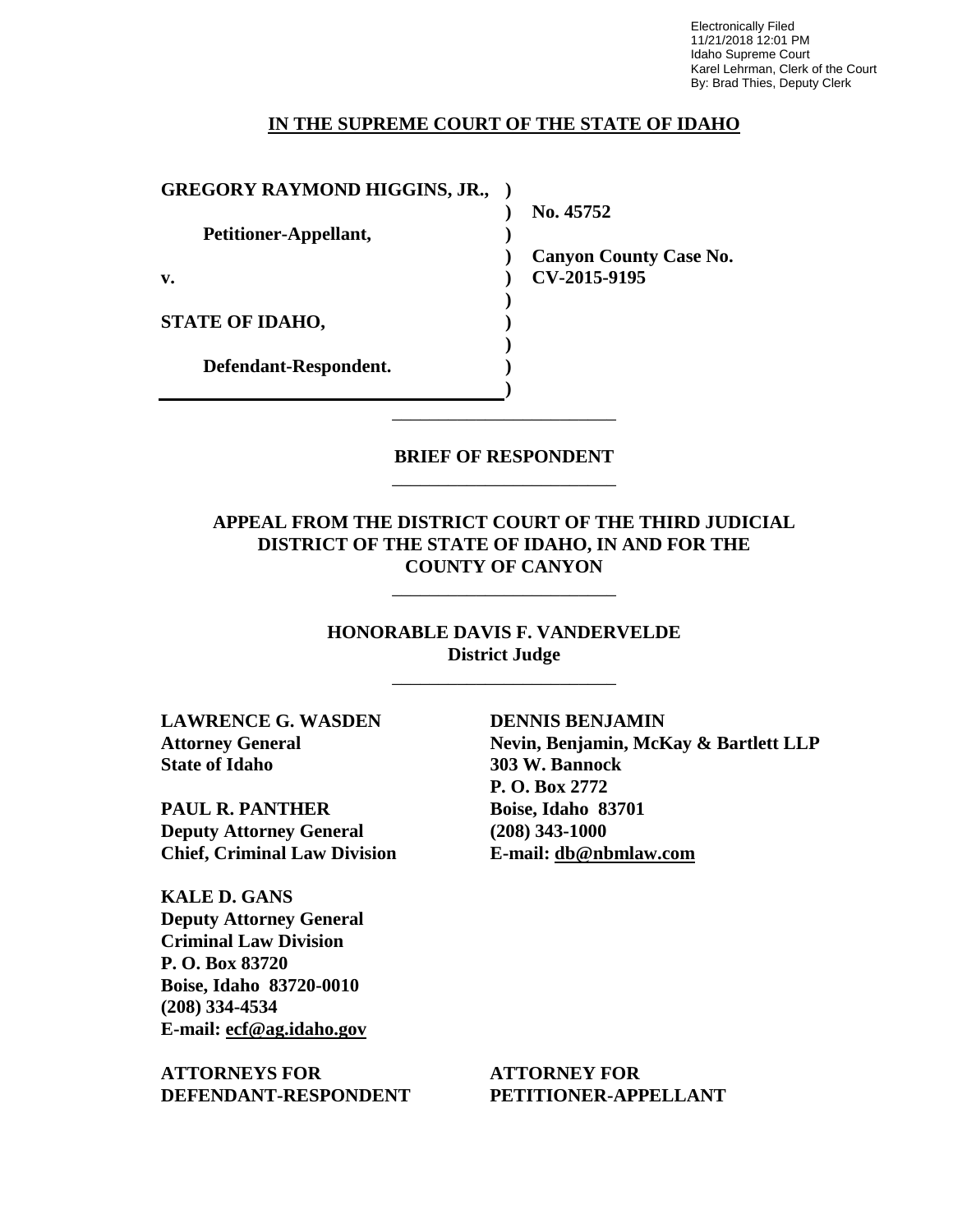# **TABLE OF CONTENTS**

| $\mathbf{I}$ . |           | The District Court Correctly Dismissed Higgins's<br>Ineffective Assistance Of Counsel Claims Because                                                                                                              |
|----------------|-----------|-------------------------------------------------------------------------------------------------------------------------------------------------------------------------------------------------------------------|
|                | A.        |                                                                                                                                                                                                                   |
|                | <b>B.</b> |                                                                                                                                                                                                                   |
|                | C.        | Higgins Did Not Allege, Much Less Show,<br>Any Prejudice; The District Court Therefore<br>Correctly Dismissed His Ineffective                                                                                     |
|                | D.        | Higgins Fails To Show That A "Fundamental<br>Unfairness" Exception To Strickland Prejudice<br>Exists, Or Even If It Does, That It Would                                                                           |
| Π.             |           | By Never Arguing There Was Any Prejudice Below<br>Higgins Waived His Newfound Prejudice Claim On                                                                                                                  |
| Ш.             |           | Even If Preserved, Higgins's Prejudice Argument<br>Fails On The Merits, Not Least Because It Depends<br>On The Demonstrably Incorrect Factual Claim That<br>There Was No Fifth Amendment Cautionary Instruction14 |
|                | A.        |                                                                                                                                                                                                                   |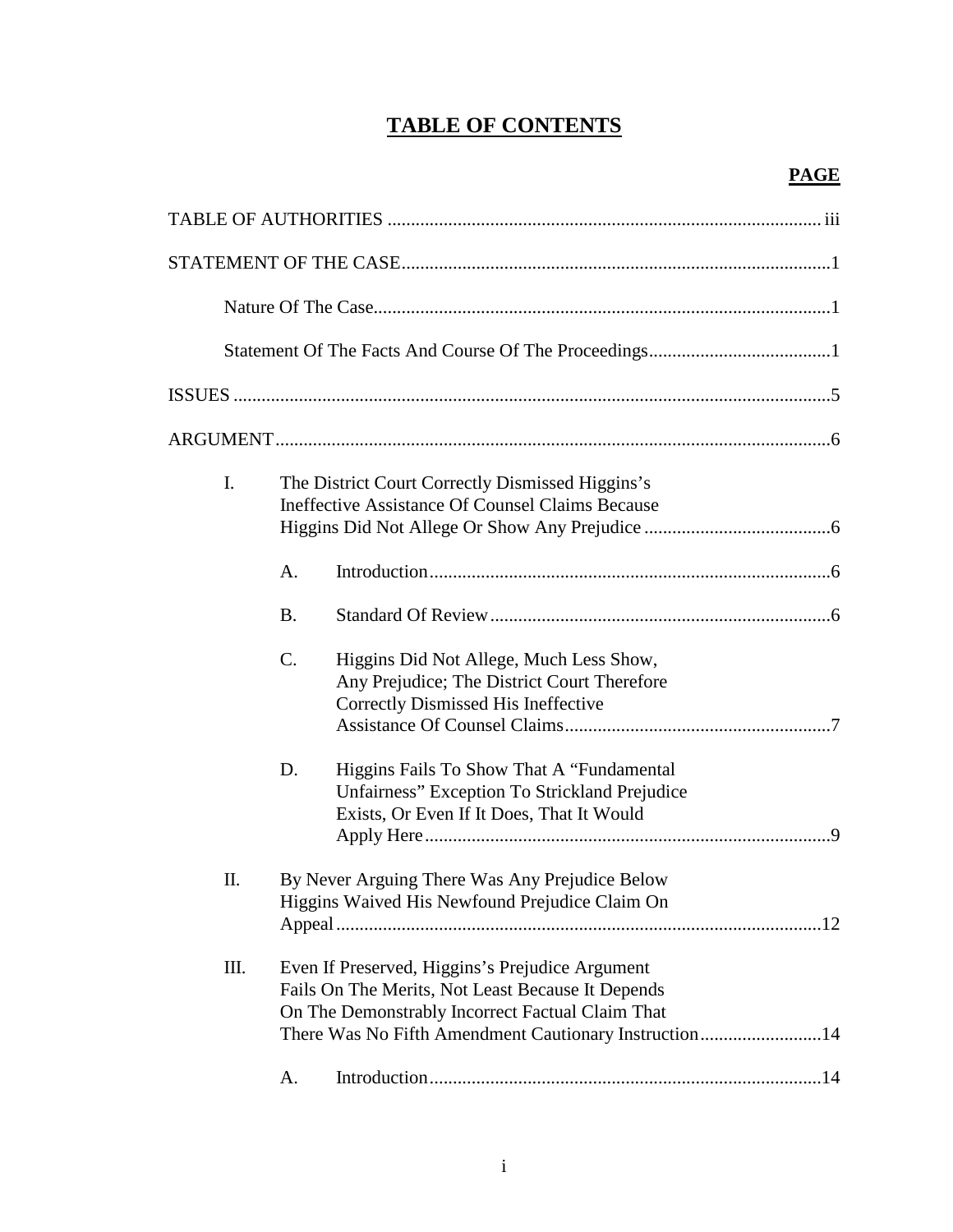|     | <b>B.</b>       | The District Court Correctly Determined                                            |
|-----|-----------------|------------------------------------------------------------------------------------|
|     |                 |                                                                                    |
|     | $\mathcal{C}$ . | Higgins's Prejudice Arguments Necessarily<br>Fail, As They Hinge On A Demonstrably |
|     |                 | Incorrect Factual Claim That There Was                                             |
|     |                 |                                                                                    |
| IV. |                 | Irrespective Of Prejudice, The Dismissal Of Claim 2                                |
|     |                 | Should Be Affirmed Because The District Court                                      |
|     |                 | Found No Deficient Performance And Higgins Has                                     |
|     |                 | Not Challenged This Alternative Basis For Affirming                                |
|     |                 |                                                                                    |
|     |                 | 21                                                                                 |
|     |                 |                                                                                    |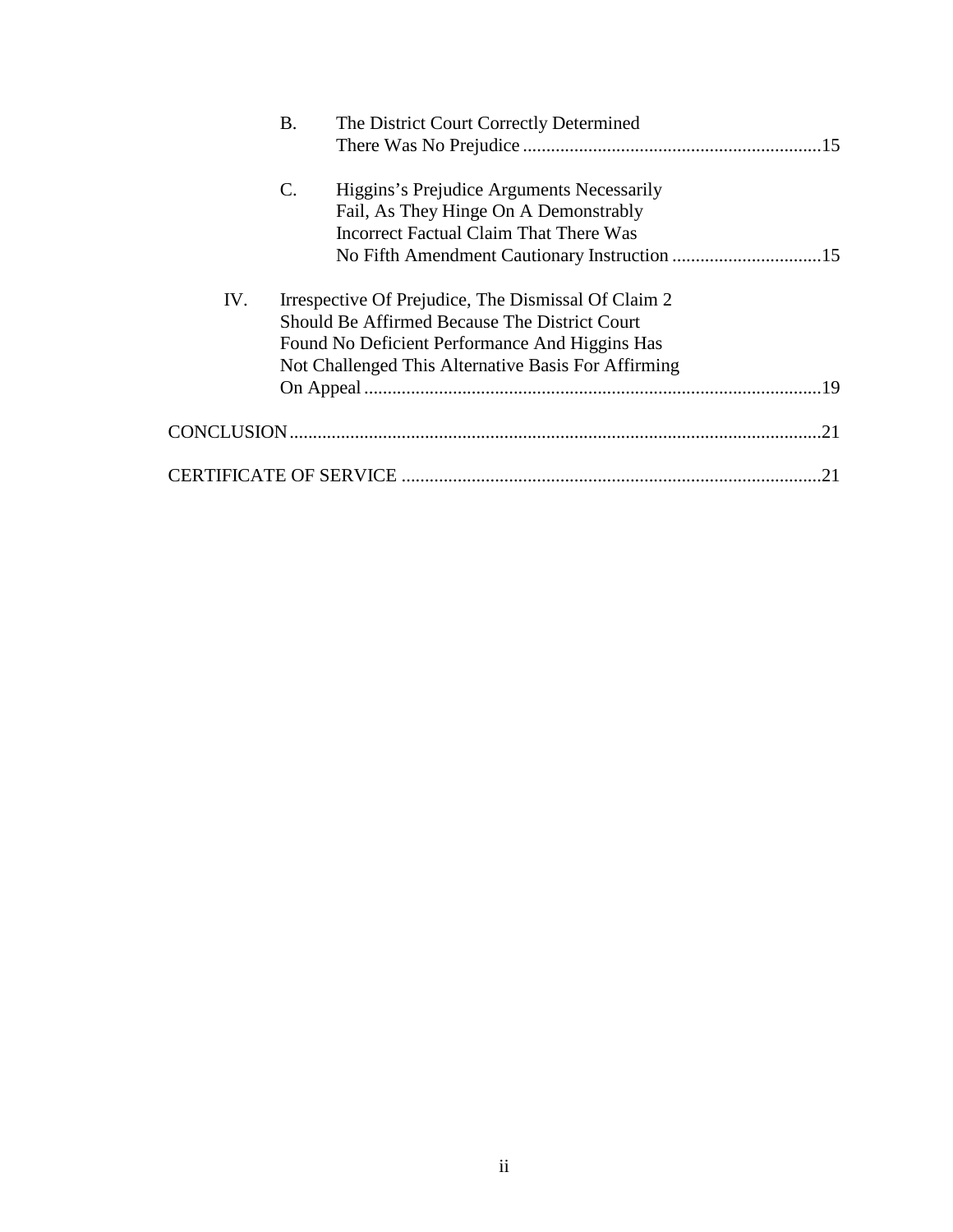# **TABLE OF AUTHORITIES**

| <b>CASES</b><br><b>PAGE</b>                                               |  |
|---------------------------------------------------------------------------|--|
|                                                                           |  |
|                                                                           |  |
|                                                                           |  |
|                                                                           |  |
| Heckman Ranches, Inc. v. State, By & Through Dep't of Pub. Lands,         |  |
|                                                                           |  |
|                                                                           |  |
|                                                                           |  |
|                                                                           |  |
| Mickelsen Const., Inc. v. Horrocks, 154 Idaho 396, 299 P.3d 203 (2013) 13 |  |
|                                                                           |  |
| Patterson v. State, Dep't of Health & Welfare, 151 Idaho 310,             |  |
|                                                                           |  |
|                                                                           |  |
|                                                                           |  |
|                                                                           |  |
|                                                                           |  |
|                                                                           |  |
|                                                                           |  |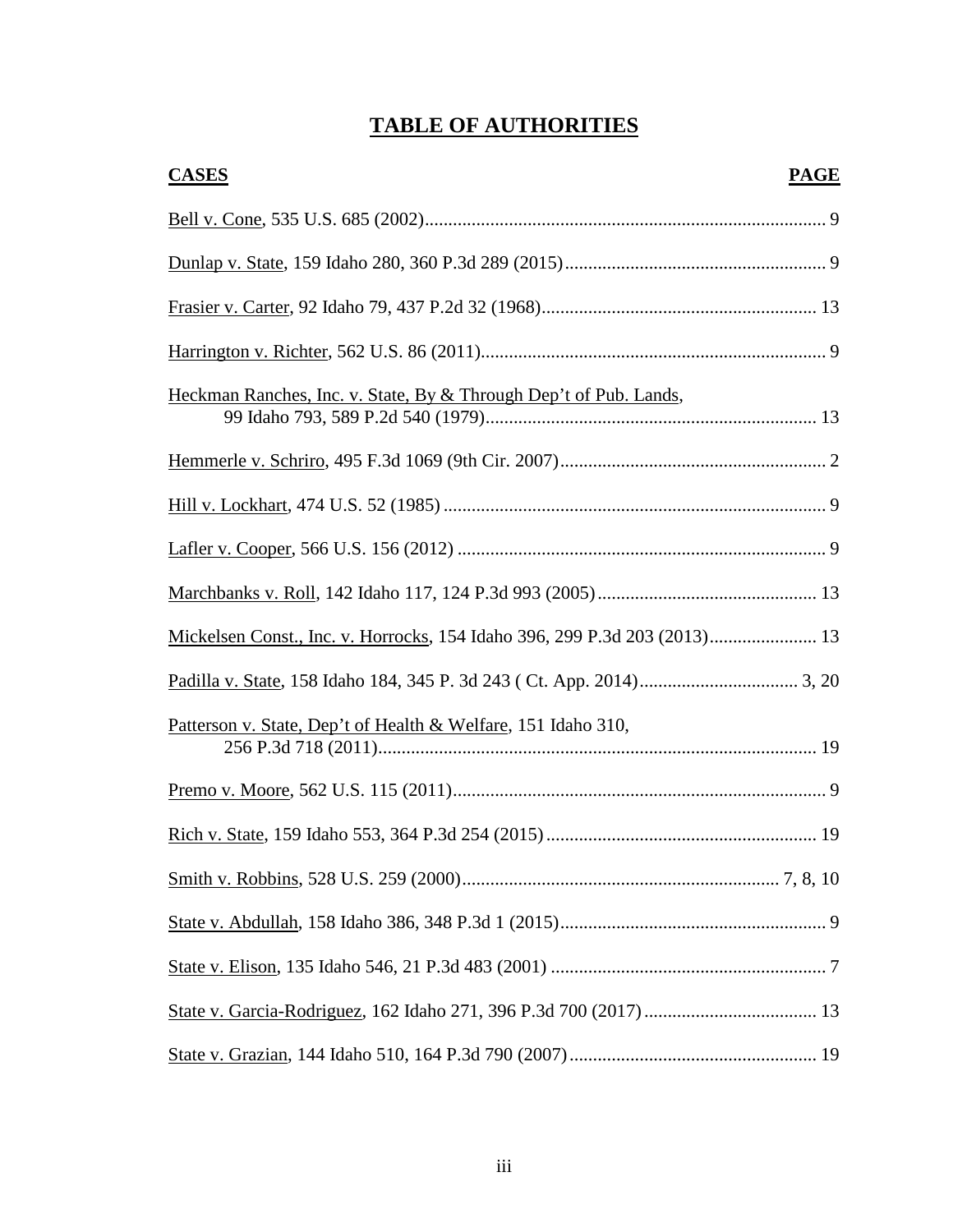| State v. Higgins, 2014 Unpublished Opinion No. 719, |  |
|-----------------------------------------------------|--|
|                                                     |  |
|                                                     |  |
|                                                     |  |
|                                                     |  |
|                                                     |  |

# **CONSTITUTIONAL PROVISIONS**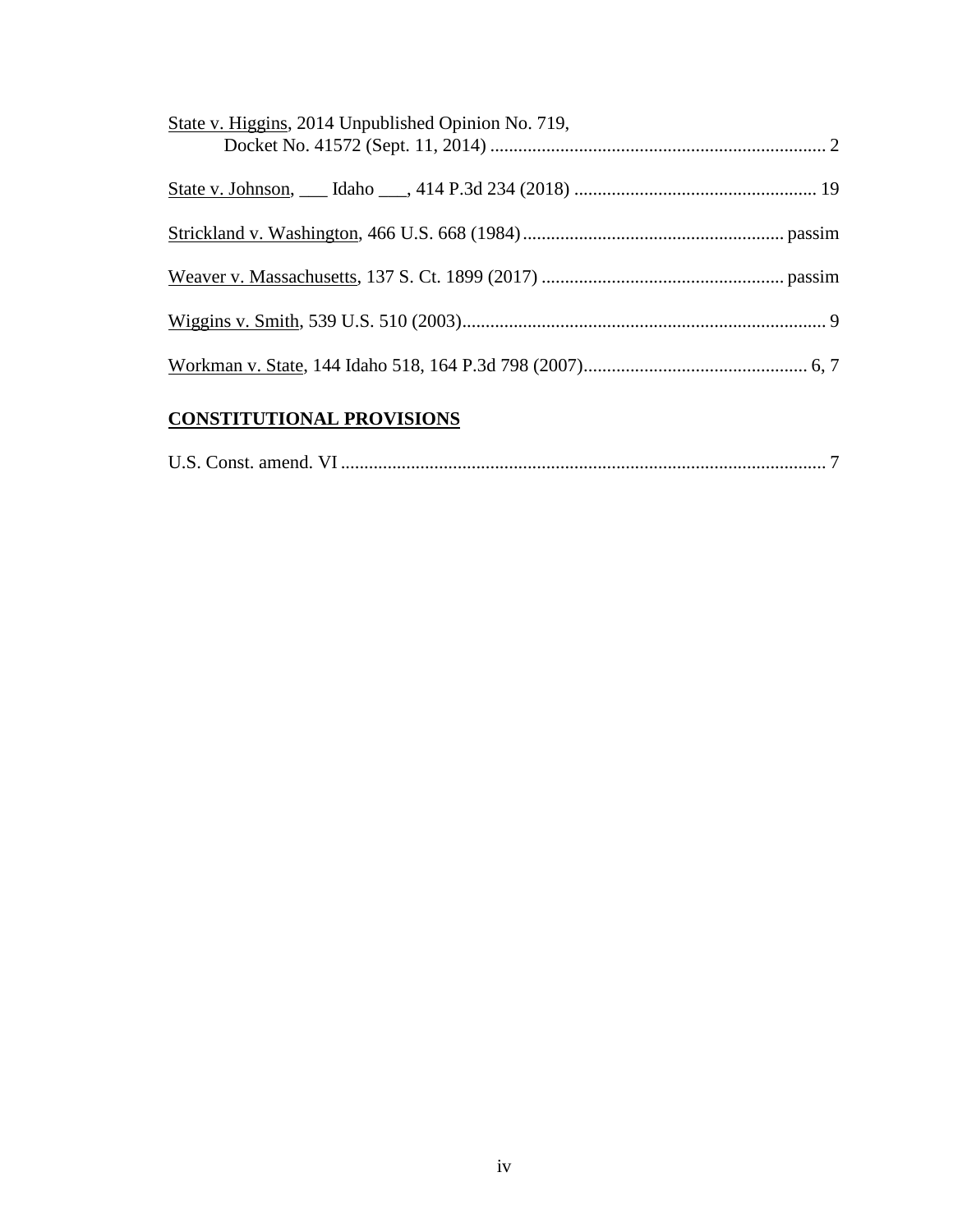#### STATEMENT OF THE CASE

#### Nature Of The Case

 $\overline{a}$ 

Gregory Raymond Higgins, Jr. appeals from the judgment dismissing his petition for post-conviction relief.

#### Statement Of The Facts And Course Of The Proceedings

In the underlying criminal case the state charged Higgins with First Degree Murder with a weapons enhancement. (R., p.69.) The case went to jury trial. (R., p.69.)

At trial the state admitted and published Exhibit 5: "a DVD containing footage of [a police] interview with [Higgins] during which [Higgins] invoked his Fifth Amendment right to remain silent." (R., p.72.) Soon after, the trial court excused the jury and discussed its "concerns about the potentially prejudicial nature" of the invocation portion of the DVD. (R., pp.73-74, 250 (Tr., p.646, Ls.2-[1](#page--1-0)8).)<sup>1</sup> So the trial court decided it was "going to be giving a limiting instruction" regarding Exhibit 5. (R., p.250 (Tr., p.646, L.2  $-$  p.647, L.2).)

The parties further agreed that Exhibit 5 would be withdrawn from evidence, and the state would "redact and resubmit a new Exhibit"—now referred to as Exhibit 5A into evidence. (R., pp. 73-74, 250-51 (Tr., p.647, L.1 – p.652, L.6).) The trial court brought the jury back in and gave them the limiting instruction: "Any reference or testimony that the Defendant may have invoked his Fifth Amendment right is to be stricken, and is not to be considered by you for any purpose during your deliberations."

<sup>&</sup>lt;sup>1</sup> The transcript of the jury trial in the underlying case, found in the post-conviction record on pages 83 through 430, is denoted herein as "Tr."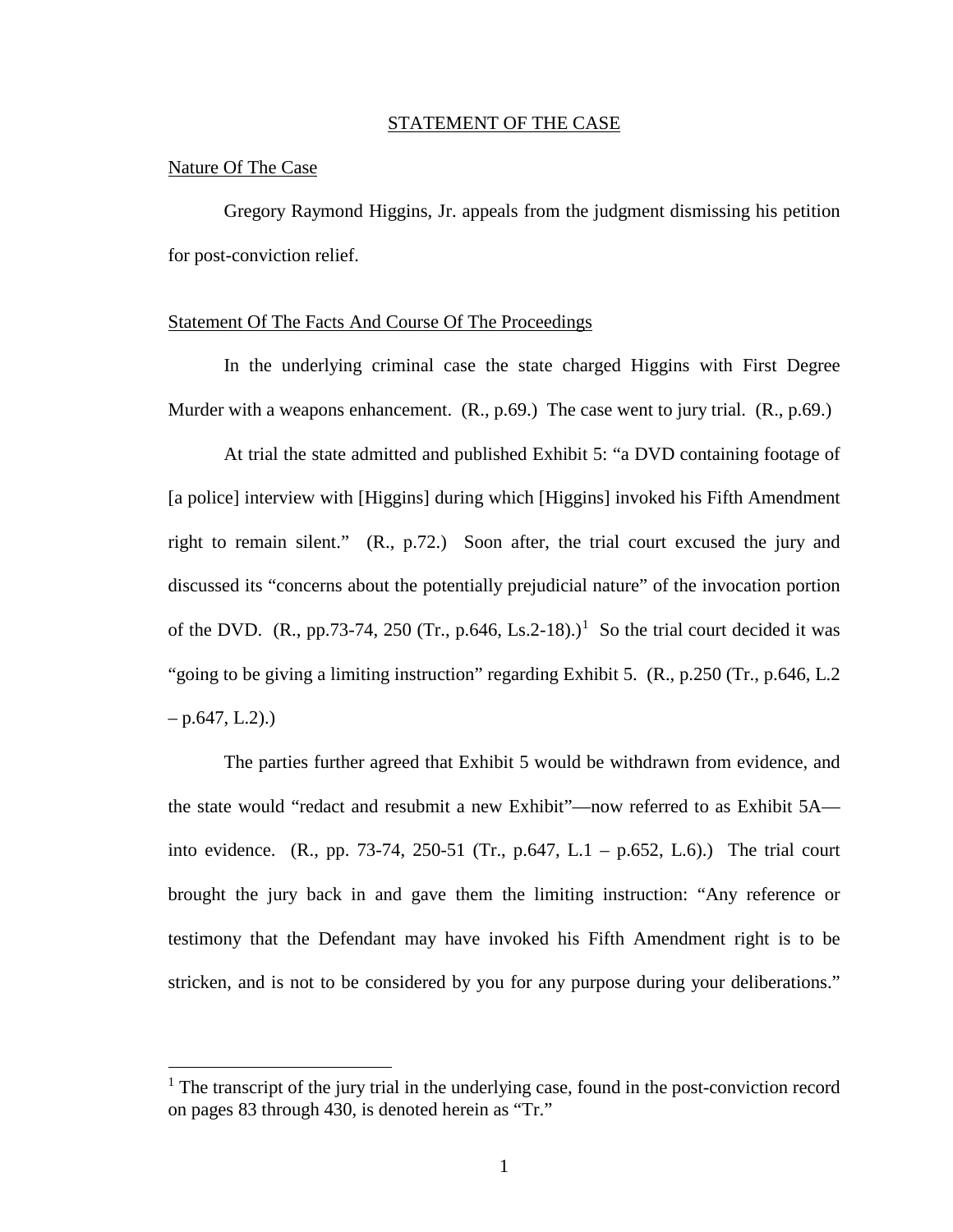(R., p.251 (Tr., p.653, Ls.15-19).) This instruction was later designated as Instruction 11.[2](#page--1-1) (R., pp.79-81, 365 (Tr., p.1107, L.17 – p.1108, L.15).)

Higgins was found guilty and sentenced to fixed life. (R., p.69.) His sentence was affirmed by the Idaho Court of Appeals in an unpublished opinion. State v. Higgins, 2014 Unpublished Opinion No. 719, Docket No. 41572 (Sept. 11, 2014).

Higgins filed a *pro se* petition for post-conviction relief. (See R., p.2.) His appointed counsel later filed an amended petition (R., pp.47-50), which the district court construed as containing two claims: $3$ 

 $\overline{a}$ 

 $2 \text{ A}$  bit of housekeeping regarding Instruction 11: at the outset of this appeal Higgins moved this Court to take judicial notice "of the trial transcripts and Jury Instruction No. 11," purportedly in the direct-appeal record, to which the state had no objection. (Mot. to Take Judicial Notice; Resp. to Mot. to Take Judicial Notice.) This Court partially denied the motion because it determined "it appears that the Jury Instructions were not included in the Clerk's Record" in the direct appeal. (Order on Mot. to Take Judicial Notice.) However, this Court should still consider Instruction 11 because Instruction 11 is already part of the Clerk's Record in *this* case. (R., p.81.) Because Instruction 11 can be found on page 81 of the record in this case, it was simply unnecessary to ask this Court to take judicial notice of it. Moreover, the district court took judicial notice of Instruction 11 and relied on it in its dismissal order. (R., pp.79, 452.) The state therefore agrees with Higgins that Instruction 11 "is needed for this Court to fully consider the trial court's ruling" (Mot. to Take Judicial Notice; R., p.79), and this Court should not hesitate to consider Instruction 11 on appeal.

<sup>&</sup>lt;sup>3</sup> Higgins appears to merge these separate ineffective assistance claims on appeal; he says the district court "erred in dismissing the Ineffective Assistance of Trial Counsel Claim." (Appellant's brief, p.7.) The state submits that ineffective assistance claims are not fungible (see, e.g., Hemmerle v. Schriro, 495 F.3d 1069, 1075 (9th Cir. 2007)), and that where claims are based on separate actions of counsel—i.e., the failure to review and/or object, and the separate failure not to move for a mistrial—the claims should be analyzed separately. Moreover, the district court expressly analyzed the claims separately dismissing Claim One for failure to show prejudice, but dismissing Claim 2 for failure to show both prejudice and deficient performance. (R., p.456.) This Court should analyze the claims separately, too.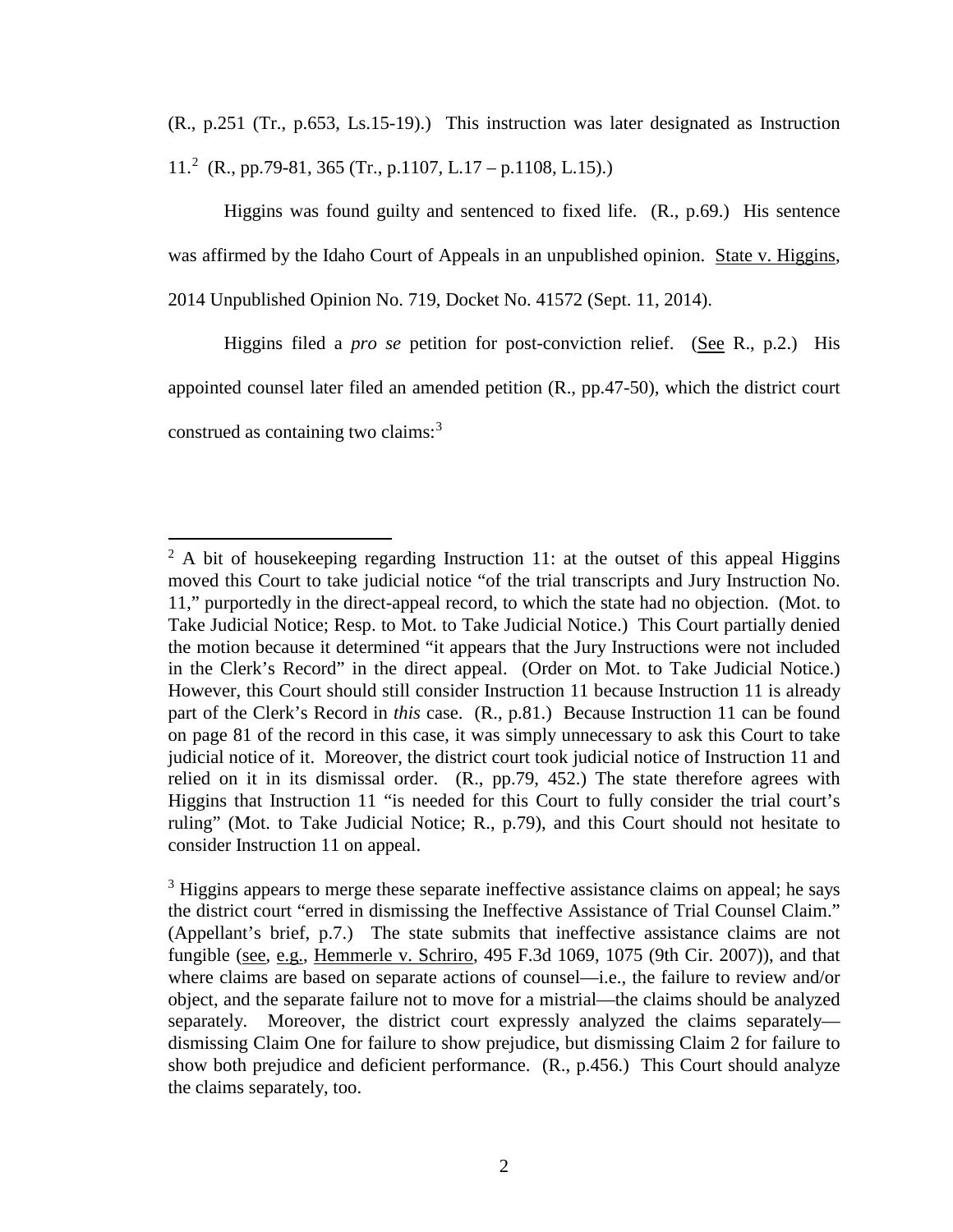[T]rial counsel was ineffective for:

1. Failing to review the State's exhibits and object to introduction of a DVD containing an interrogation of [Higgins], during which he invoked his Fifth Amendment right to remain silent.

2. Failing to move for mistrial once the DVD with the invocation of rights was admitted and published.

(R., p.70.) The state filed an answer to the amended petition. (R., pp.64-66.)

The district court issued a notice of intent to dismiss the amended petition (R., pp.69-78), and took judicial notice of the trial transcripts and Instruction 11 (R., pp.79- 81). The court found with respect to Claim 1 that Higgins "failed to specifically allege any prejudice," and that Higgins did not assert or show "with any facts that but for counsel's failure, there is a reasonable likelihood that the outcome of his trial would have been different." (R., p.73.) The court further found Claim 2 should be dismissed because "a motion for mistrial would not, and should not, have been granted," and "a conclusion that the motion, if pursued, would not have been granted by the trial court, is generally determinative of both prongs of the *Strickland* test." (R., p.76 (citing Padilla v. State, 158 Idaho 184, 187, 345 P. 3d 243, 246 (Ct. App. 2014)). The district court accordingly gave notice that it intended to dismiss both claims. (R., pp.76-77.)

Higgins responded to the notice of intent and acknowledged he failed to allege prejudice with regard to either claim; he argued "that it is impossible to determine what the result would have been if the Exhibit 5 had been excluded or what the court would have ruled in that moment on a motion for a mistrial." (R., p.433.) Higgins nevertheless thought that the claims should be analyzed "under fundamental error," which would "not require proof as such that the errors affected the outcome of the trial." (R., p.433.)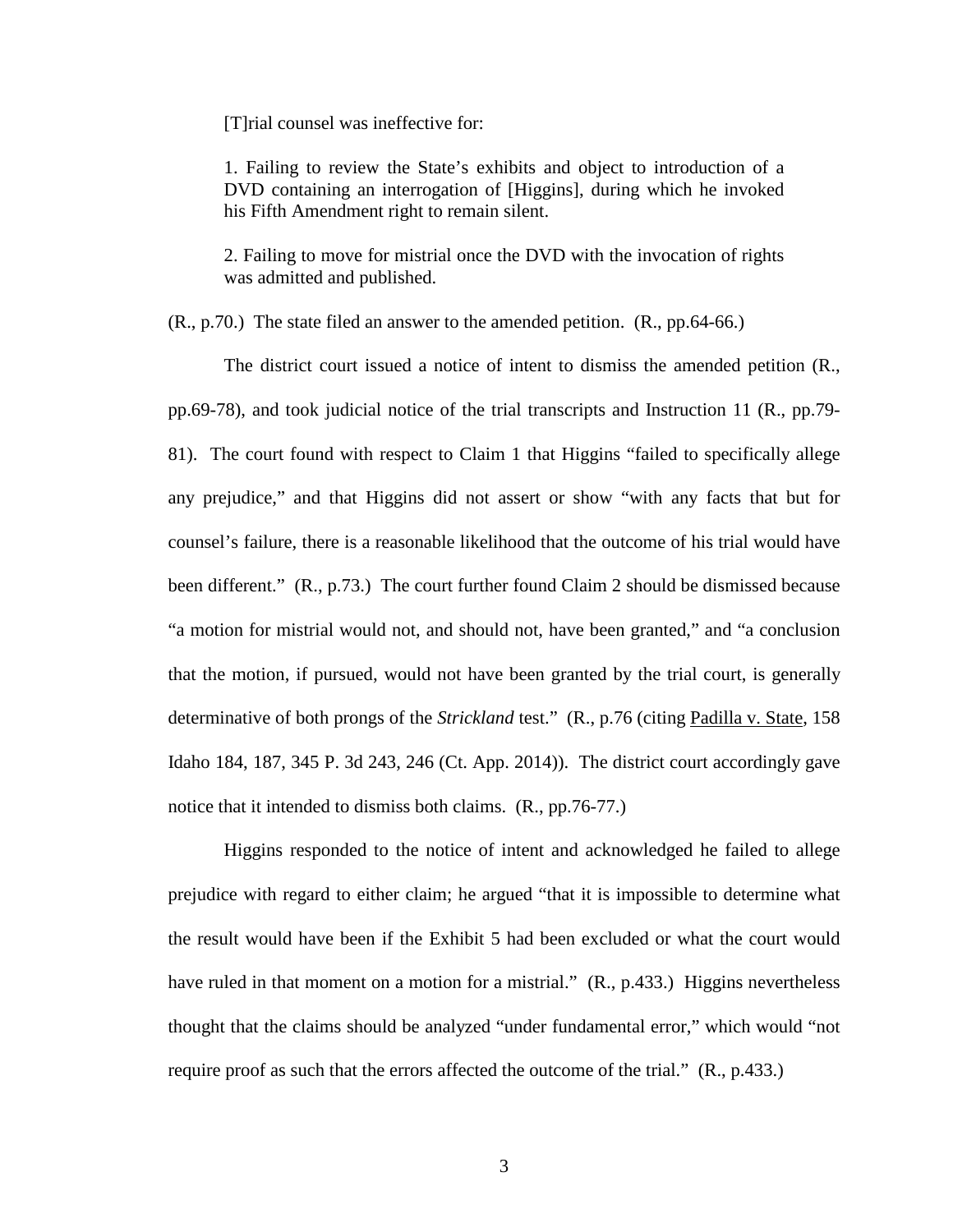The district court issued an order dismissing the amended petition (R., pp.447-

457), and dismantling Higgins's "fundamental error" theory:

Petitioner's assertion is that counsel's actions or inactions themselves comprised the fundamental error. Regardless of the nature of the error, the claims still allege ineffective assistance of counsel, not a direct constitutional violation. As set forth above, to prevail on a claim of ineffective assistance of counsel Petitioner is required to show both deficient performance and prejudice. Both prongs must be established for such a claim to be maintained. Even if the analysis in *Umphenour* [160 Idaho 503, 509-510, 376 P.3d 707 (2016)] was controlling case law, it would apply only to the issue of direct appellate review. It would not be applicable with respect to a claim of ineffective assistance of counsel in a post-conviction proceeding. In any event, the controlling law does require the existence of prejudice to establish a claim for ineffective assistance of counsel. As Petitioner has failed to allege sufficient facts to demonstrate deficient performance as to claim 2 and prejudice with respect to either claim 1 or claim 2 as detailed above and in the Notice of Intent to Dismiss, both claims necessarily fail.

(R., pp.455-56 (internal citations omitted).)

The district court issued a judgment dismissing the amended petition. (R.,

pp.470-71.) Higgins timely appealed. (R., pp.458-61.)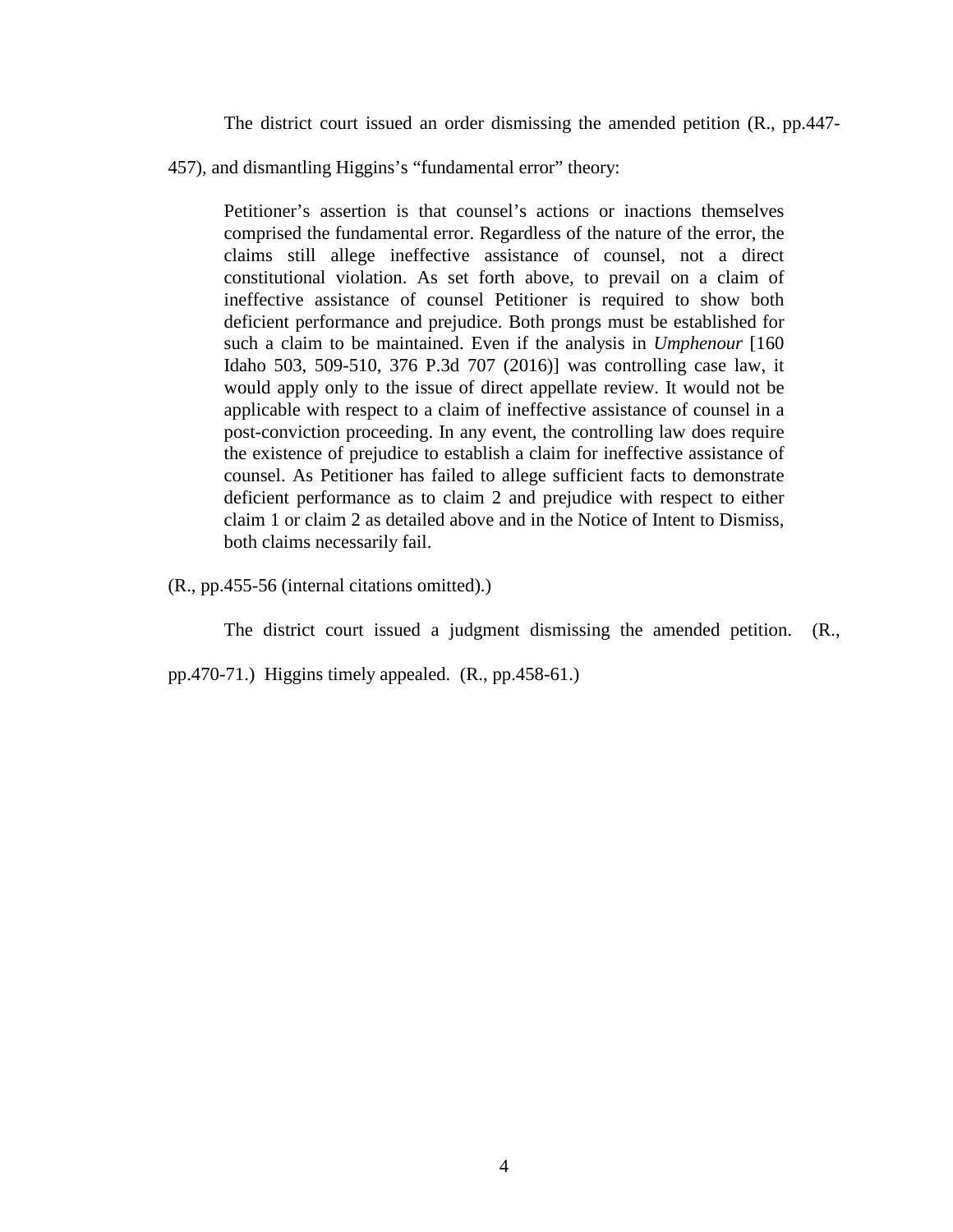### **ISSUES**

Higgins states the issues on appeal as:

- 1. Does the prejudice prong of *Strickland* always require a showing of a reasonable probability of a different result, even when the deficient performance rendered the proceedings fundamentally unfair?
- 2. If such a showing is required in this case, was it made?

(Appellant's brief, p.3.)

The state rephrases the issues as:

- I. Did the district court correctly dismiss Higgins's ineffective assistance of counsel claims for failure to even allege, much less show, any prejudice?
- II. Did Higgins waive his newfound prejudice argument on appeal by conceding below that he did not allege any prejudice?
- III. Even assuming Higgins has preserved a prejudice argument, does it fail on the merits?
- IV. Irrespective of prejudice, should the dismissal of Claim 2 be affirmed because the district court found no deficient performance, and Higgins has failed to challenge this alternative basis for affirming on appeal?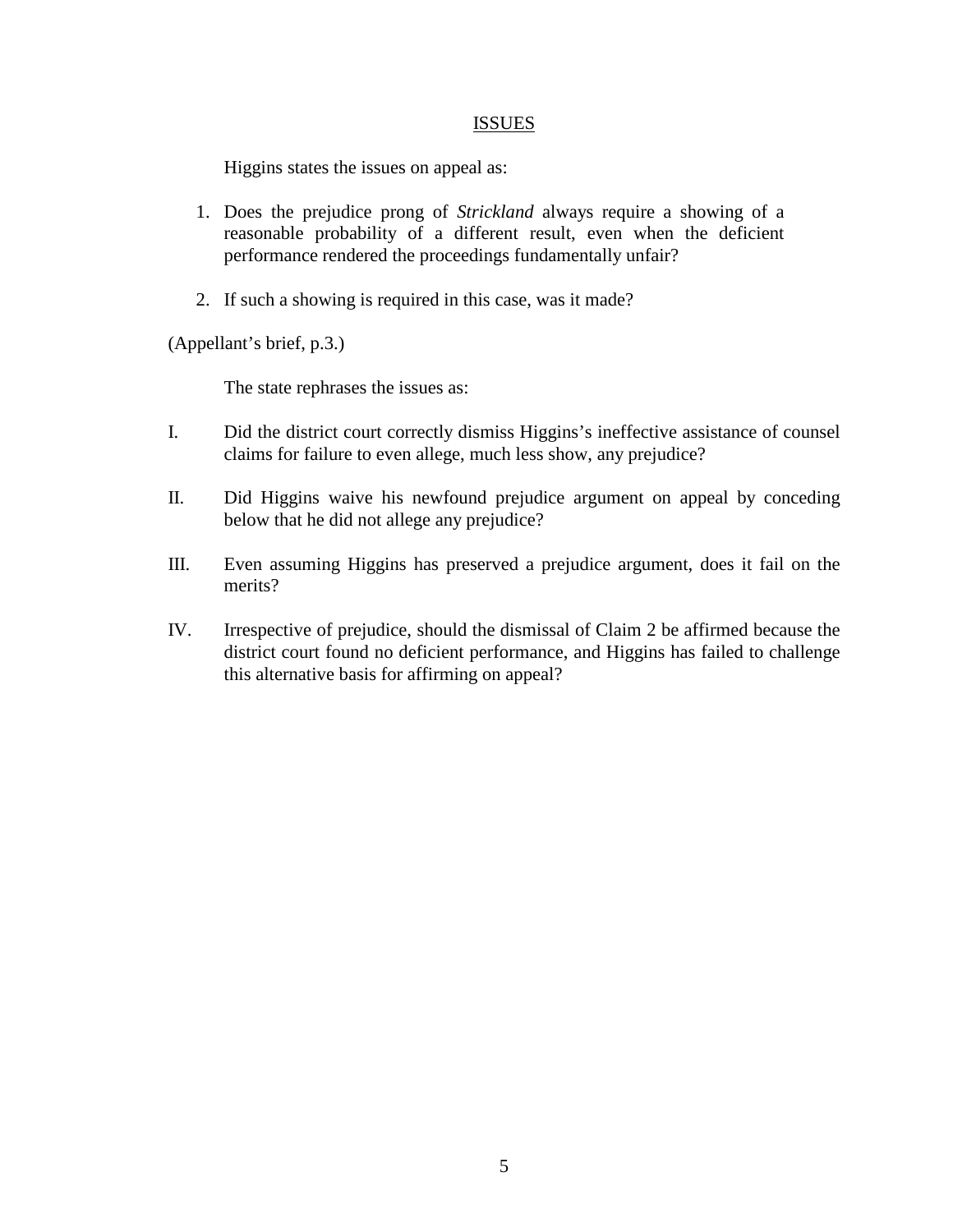#### ARGUMENT

## I. The District Court Correctly Dismissed Higgins's Ineffective Assistance Of Counsel Claims Because Higgins Did Not Allege Or Show Any Prejudice

#### A. Introduction

Higgins made two ineffective assistance of counsel claims below but failed to allege or show any prejudice. (R., pp.47-50, 432-34.) The district court unsurprisingly dismissed the claims because "the controlling law does require the existence of prejudice to establish a claim for ineffective assistance of counsel." (R., p.456.)

Higgins fails to show the district court erred. A claim under Strickland v. Washington, 466 U.S. 668, 687 (1984), requires a showing of prejudice and Higgins never alleged, much less showed, any prejudice at all. While Higgins now argues the district court applied the wrong standard to assess prejudice—and that some novel framework should be applied where the purported deficient performance "renders the proceedings fundamentally unfair"—he fails to show his new standard is the correct one. (Appellant's brief, p.4.) And even if it is the correct standard, he seems to concede it would not apply in this case. In any event, Higgins fails to show any error at all, much less reversible error.

## B. Standard Of Review<sup>[4](#page--1-3)</sup>

 $\overline{a}$ 

Summary dismissal is appropriate where the petitioner's evidence raises no genuine issue of material fact. Workman v. State, 144 Idaho 518, 522, 164 P.3d 798, 802

<sup>4</sup> This standard of review would likewise apply to Section III herein, but to conserve space will not be re-written.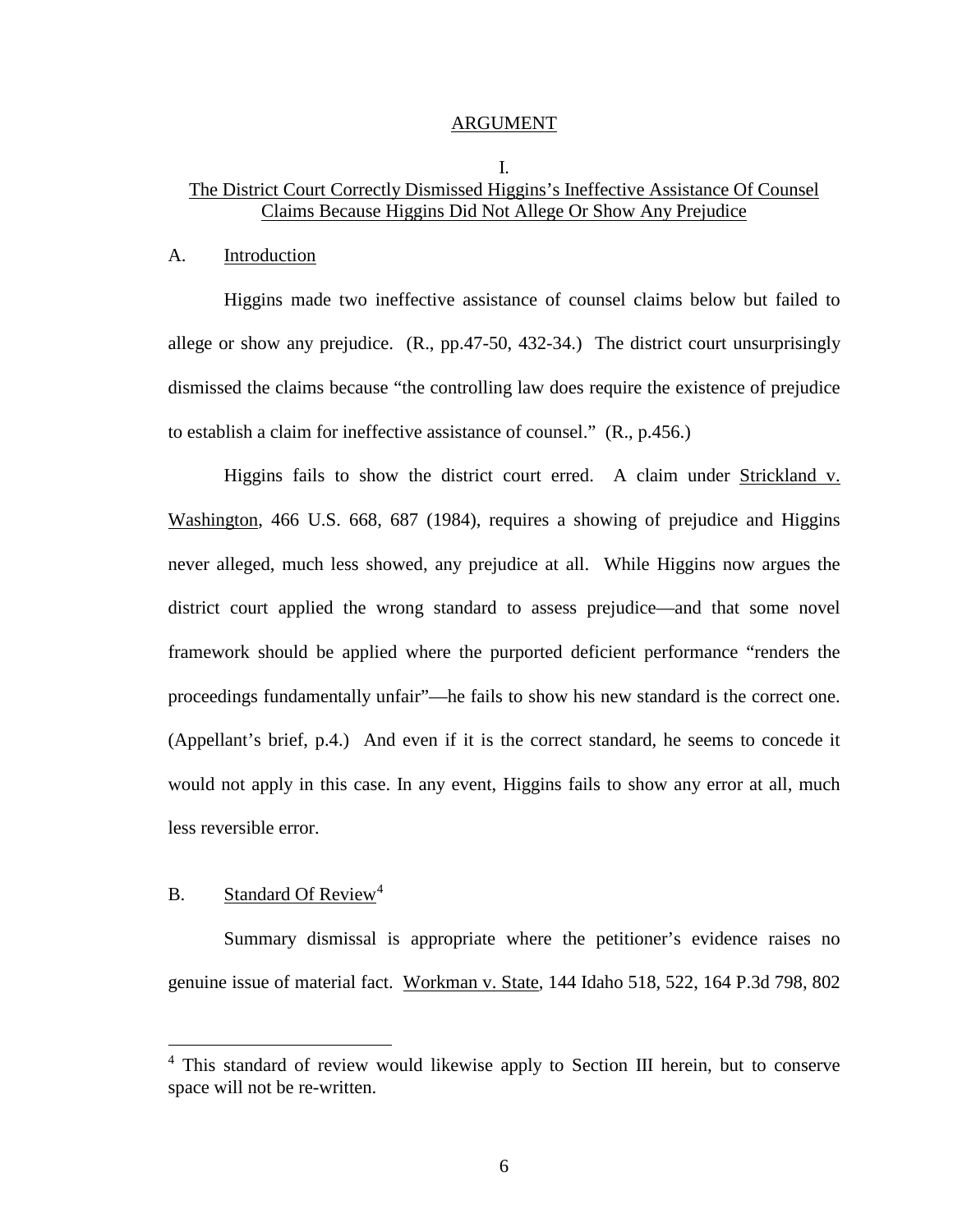(2007). On review of a summary dismissal of a post-conviction petition, "this Court will determine whether a genuine issue of fact exists based on the pleadings, depositions and admissions together with any affidavits on file and will liberally construe the facts and reasonable inferences in favor of the non-moving party." Id. at 523, 164 P.3d at 803.

## C. Higgins Did Not Allege, Much Less Show, Any Prejudice; The District Court Therefore Correctly Dismissed His Ineffective Assistance Of Counsel Claims

A criminal defendant has a constitutional right to counsel and to counsel's "reasonably effective assistance." U.S. Const. amend. VI; Strickland v. Washington, 466 U.S. 668, 687 (1984). To prove that counsel was ineffective, a defendant must satisfy a two-prong test and show both that 1) "counsel's representation fell below an objective standard of reasonableness," and 2) "there is a reasonable probability that, but for counsel's unprofessional errors, the result of the proceeding would have been different." Strickland, 466 U.S. at 687-96; State v. Elison, 135 Idaho 546, 551, 21 P.3d 483, 488 (2001).

Courts normally "apply a 'strong presumption of reliability' to judicial proceedings and require a defendant to overcome that presumption" by proving prejudice. Smith v. Robbins, 528 U.S. 259, 286 (2000) (citing Strickland, 466 U.S. at 694). With that said, there are three limited circumstances in which courts will "presume prejudice rather than require a defendant to demonstrate it": (1) where there has been a "denial of counsel"; (2) where there has been "state interference with counsel's assistance"; and (3) where counsel has acted on an "actual conflict of interest." Robbins, 528 U.S. at 287 (internal quotations omitted). If these circumstances are not present, then a petitioner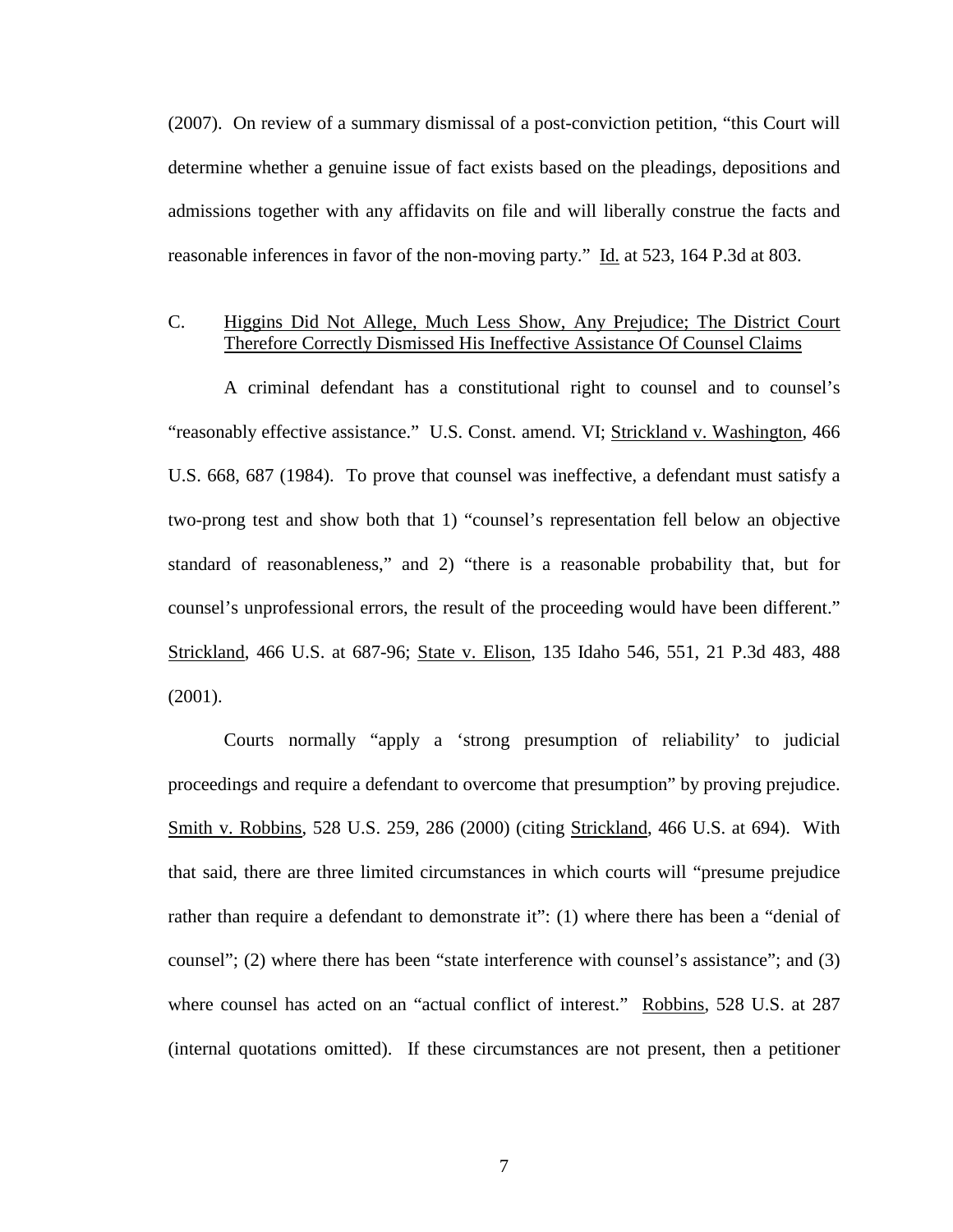"must satisfy both prongs of the *Strickland* test in order to prevail on his claim of ineffective assistance of trial counsel." Id. at 289.

Below, Higgins never alleged any prejudice. (R., pp.47-50, 432-34.) When he received the notice of intent of intent to dismiss for failure to allege any prejudice, he only explained that it was "impossible" for him to do so. (R., p.433.) Higgins nevertheless theorized he could argue ineffective assistance without prejudice, as some sort of makeshift "structural" or "fundamental error" claim.<sup>[5](#page--1-4)</sup> (R., pp.433-34.)

Higgins's misguided "fundamental error" claim was quickly dispatched by the district court, which pointed out that 1) fundamental error "would not be applicable with respect to a claim of ineffective assistance of counsel in a post-conviction proceeding"; 2) "[i]n any event, the controlling law does require the existence of prejudice to establish a claim for ineffective of counsel"; and 3) because Higgins "failed to allege sufficient facts to demonstrate … prejudice with respect to either claim 1 or claim 2 … both claims necessarily fail." (R., p.456.)

The district court's ruling was plainly correct. Strickland is a two-prong test and, with limited exceptions that are inapplicable here, a petitioner is required to allege prejudice to press a viable claim of ineffective assistance. 466 U.S. at 687-96; Robbins, 528 U.S. at 287. Because Higgins did not allege, much less show, any prejudice

 $\overline{a}$ 

<sup>&</sup>lt;sup>5</sup> Higgins has abandoned his "fundamental error" theory on appeal and instead debuts his "fundamental unfairness" theory. While clearly similar conceptually, the two standards are different; the former stems from a novel reading of Idaho state law (R., pp.433-44), and the latter is premised on a novel reading of Weaver v. Massachusetts, 137 S. Ct. 1899 (2017). In any event, both theories are fatally flawed as explained below.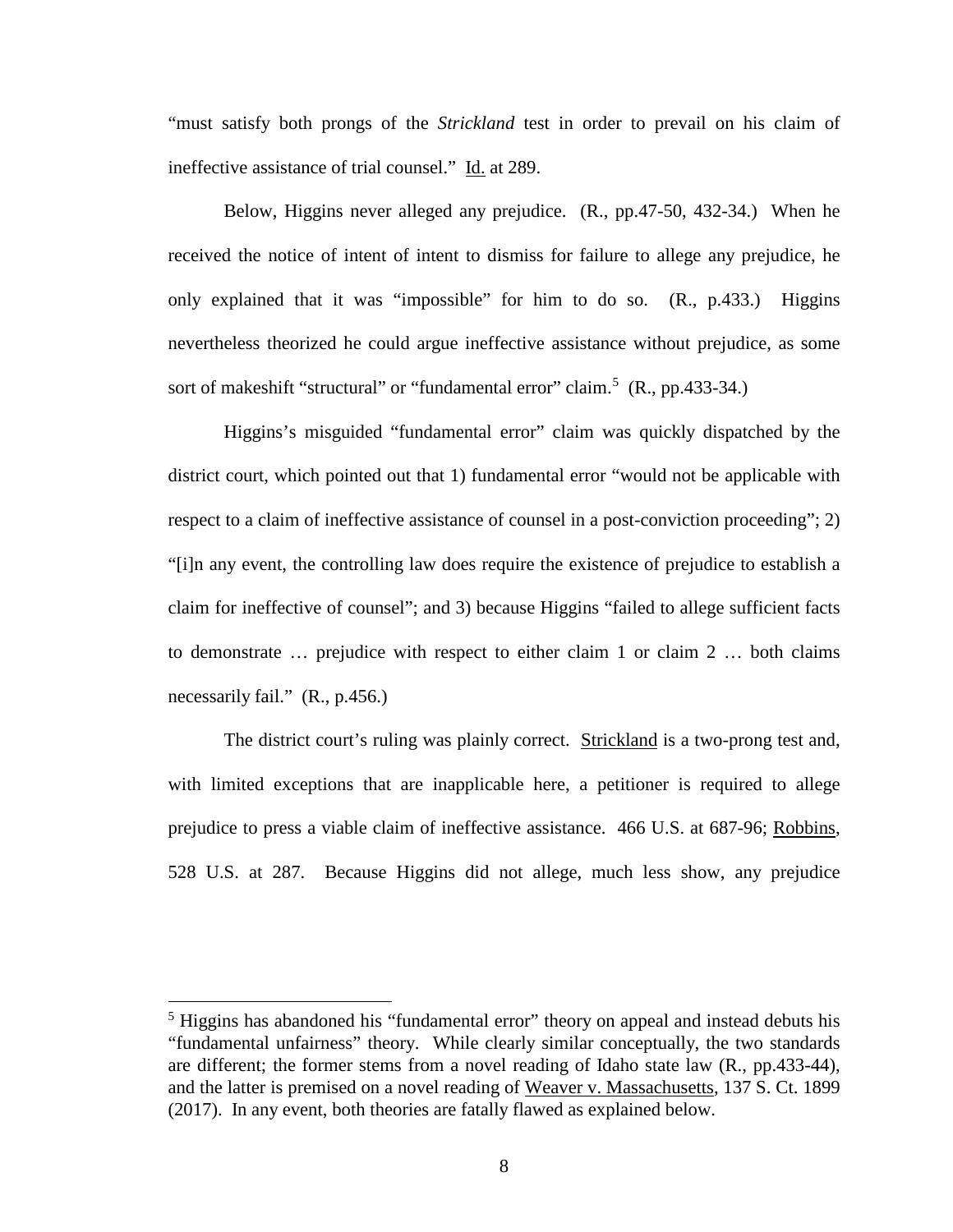whatsoever, the district court correctly dismissed his claims of ineffective assistance of counsel.

## D. Higgins Fails To Show That A "Fundamental Unfairness" Exception To Strickland Prejudice Exists, Or Even If It Does, That It Would Apply Here

On appeal, Higgins fails to show that the district court's plainly correct application of Strickland was incorrect. Higgins starts off with a noncommittal claim of error: "it appears that the district court was incorrect when it held that *Strickland* prejudice always means the existence of a reasonable probability that, but for counsel's unprofessional errors, the result of the proceeding would have been different." (Appellant's brief, p.4.) Higgins's reluctance to claim outright error is understandable given what his tentative position would require this Court to do: radically reengineer Strickland prejudice. Higgins claims, based on Weaver v. Massachusetts, 137 S. Ct. 1899 (2017), that there is now an "exception" to the usual Strickland prejudice rule, applicable where there is "deficient performance which renders the proceedings fundamentally unfair." (Appellant's brief, p.4.)

Of course, this proposed new exception would upend Strickland and its progeny, which at bedrock require a but-for prejudice test that shows "the results of the proceedings would have been different." Strickland, 466 U.S. at 694; Hill v. Lockhart, 474 U.S. 52, 59 (1985); Bell v. Cone, 535 U.S. 685, 69 (2002); Wiggins v. Smith, 539 U.S. 510, 534 (2003); Premo v. Moore, 562 U.S. 115, 128-29 (2011); Harrington v. Richter, 562 U.S. 86, 104 (2011); Lafler v. Cooper, 566 U.S. 156, 163 (2012); State v. Abdullah, 158 Idaho 386, 480, 348 P.3d 1, 95 (2015); Dunlap v. State, 159 Idaho 280, 297, 360 P.3d 289, 306 (2015).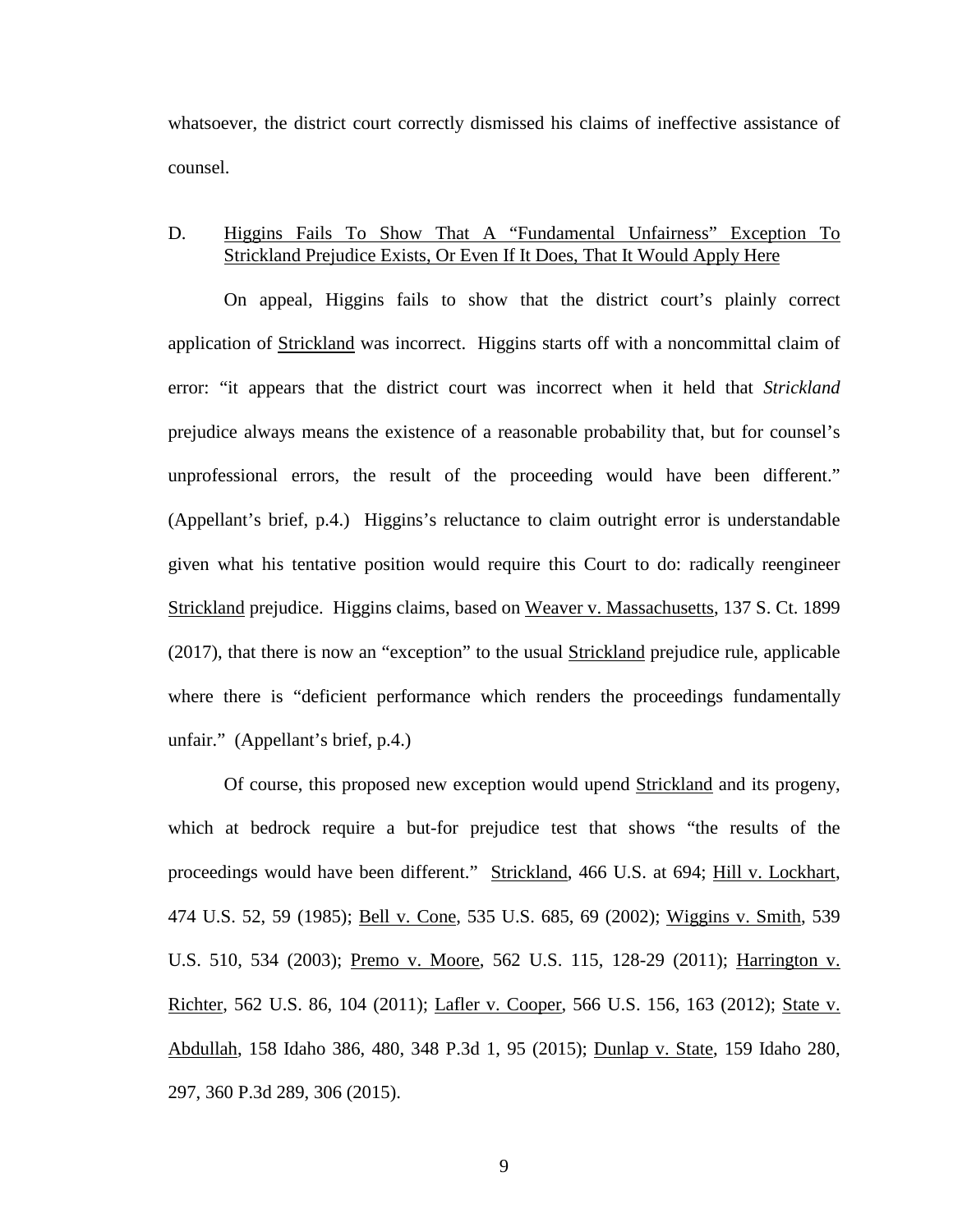And while there are exceptional circumstances where such prejudice is presumed, this is not what Higgins is talking about. See Robbins, 528 U.S. at 287 (listing three narrow categories of presumed prejudice, none of which apply here). Higgins's sweeping new rule dispenses with the narrow exceptions, and simply declares that "relief must still be granted if the convicted person shows that attorney errors rendered the trial fundamentally unfair even if there is no showing of a reasonable probability of a different outcome." (Appellant's brief, pp.3-4.)

It is telling that Higgins musters a single case in support of his "fundamental unfairness" paradigm shift and proposed upheaval of "the ordinary standard of *Strickland* prejudice." (See Appellant's brief, pp.3-4 (citing Weaver, 137 S. Ct. at 1910-11).) Without a strong supporting cast in the table of authorities, one expects nothing less than a decisive holding from Weaver to settle things and usher in the new era.

But the citation to Weaver underwhelms. Weaver never held that there is "an exception to that rule for deficient performance which renders the proceedings fundamentally unfair." Compare Appellant's brief, p.4 with Weaver, 137 S. Ct. 1899. In fact, the Court there explicitly stated it was *not* deciding that question:

Petitioner therefore argues that under a proper interpretation of Strickland, even if there is no showing of a reasonable probability of a different outcome, relief still must be granted if the convicted person shows that attorney errors rendered the trial fundamentally unfair. *For the analytical purposes of this case, the Court will assume that petitioner's interpretation of Strickland is the correct one. In light of the Court's ultimate holding, however, the Court need not decide that question here.*

### Id. at 1911 (emphasis added).

The Weaver Court could not have made it clearer: the Court was not holding that Weaver's "fundamental unfairness" theory was the law of the land—it was *assuming* it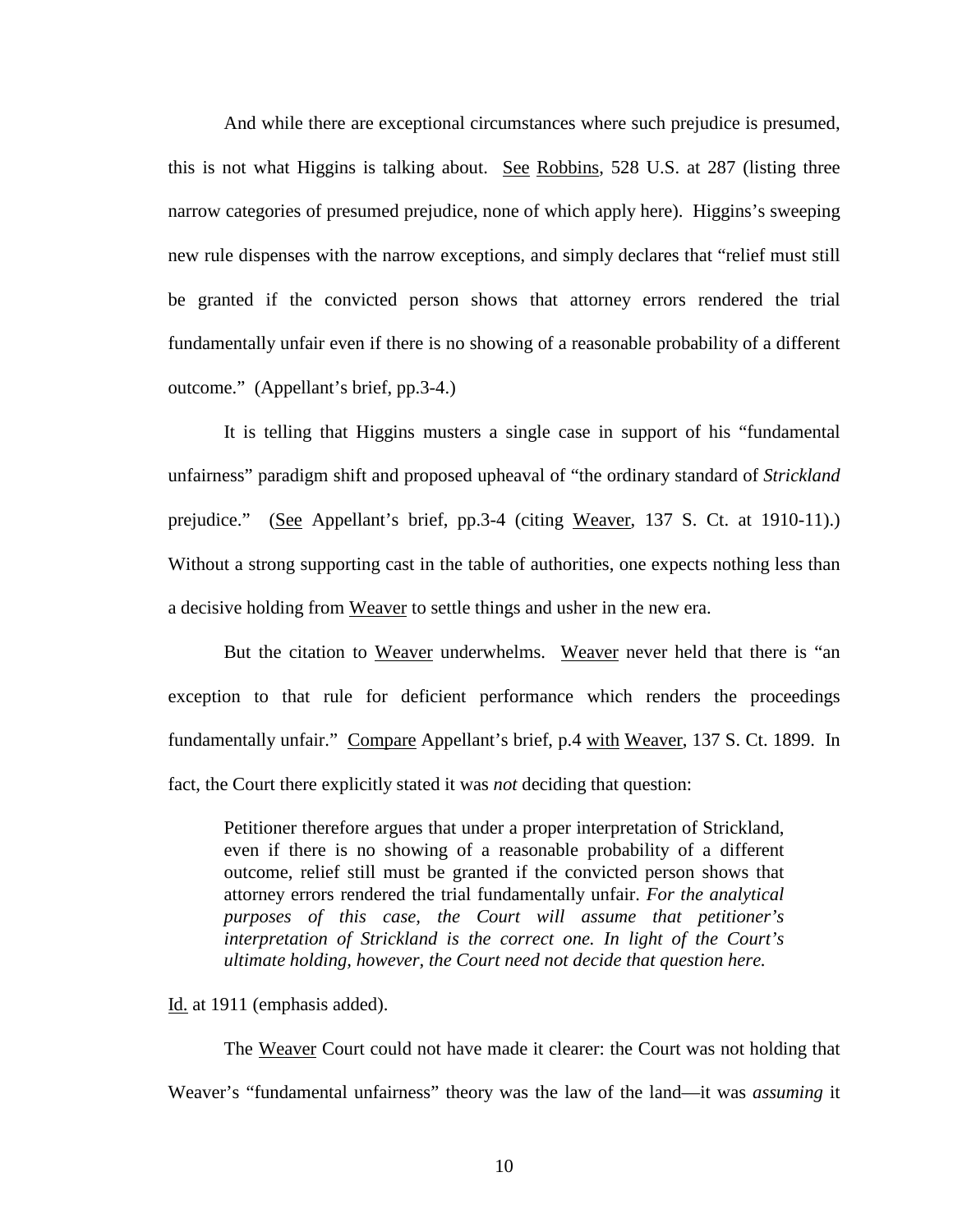was for the purposes of asking whether Weaver could even show the proceedings were fundamentally unfair. (He could not.) Id. at 1911-14.

Accordingly, this purported exception from Weaver cannot bear the disruptive weight Higgins places on it. And the conspicuous lack of any other support for Higgins's "fundamental unfairness" exception suggests Higgins has over-read and improvidently relied on Weaver (as the concurring Justices who flagged the "assumption" language<sup>[6](#page--1-5)</sup> were no doubt concerned about). In any event, Higgins has not shown that that his novel exception even exists, much less that the district court erred by not explicitly adopting it.

The deeper puzzle is why this proposed new exception would even matter here. Because even assuming *arguendo* the "fundamental unfairness" exception exists, and, as "it appears" to Higgins, the district court erred by not recognizing it, Higgins has not shown—or even argued—that the exception applies in *this* case. In his entire brief Higgins never once claims that the proceedings below were fundamentally unfair. (See generally Appellant's brief.) In fact, it looks like Higgins concedes the exact opposite that the proceedings were *not* fundamentally unfair:

 $\overline{a}$ 

Weaver, 137 S. Ct. at 1914 (Thomas, J., concurring) (internal citations omitted).

<sup>&</sup>lt;sup>6</sup> The concurring Justices correctly noted that the Majority's "assumption" was not only contrary to Strickland but simply unnecessary for the holding:

Second, the Court "assume[s]," for the "analytical purposes of this case," that a defendant may establish prejudice under *Strickland v. Washington*, by demonstrating that his attorney's error led to a fundamentally unfair trial. … *Strickland did not hold, as the Court assumes, that a defendant may establish prejudice by showing that his counsel's errors "rendered the trial fundamentally unfair." Because the Court concludes that the closure during petitioner's jury selection did not lead to fundamental unfairness in any event, no part of the discussion about fundamental unfairness, is necessary to its result."*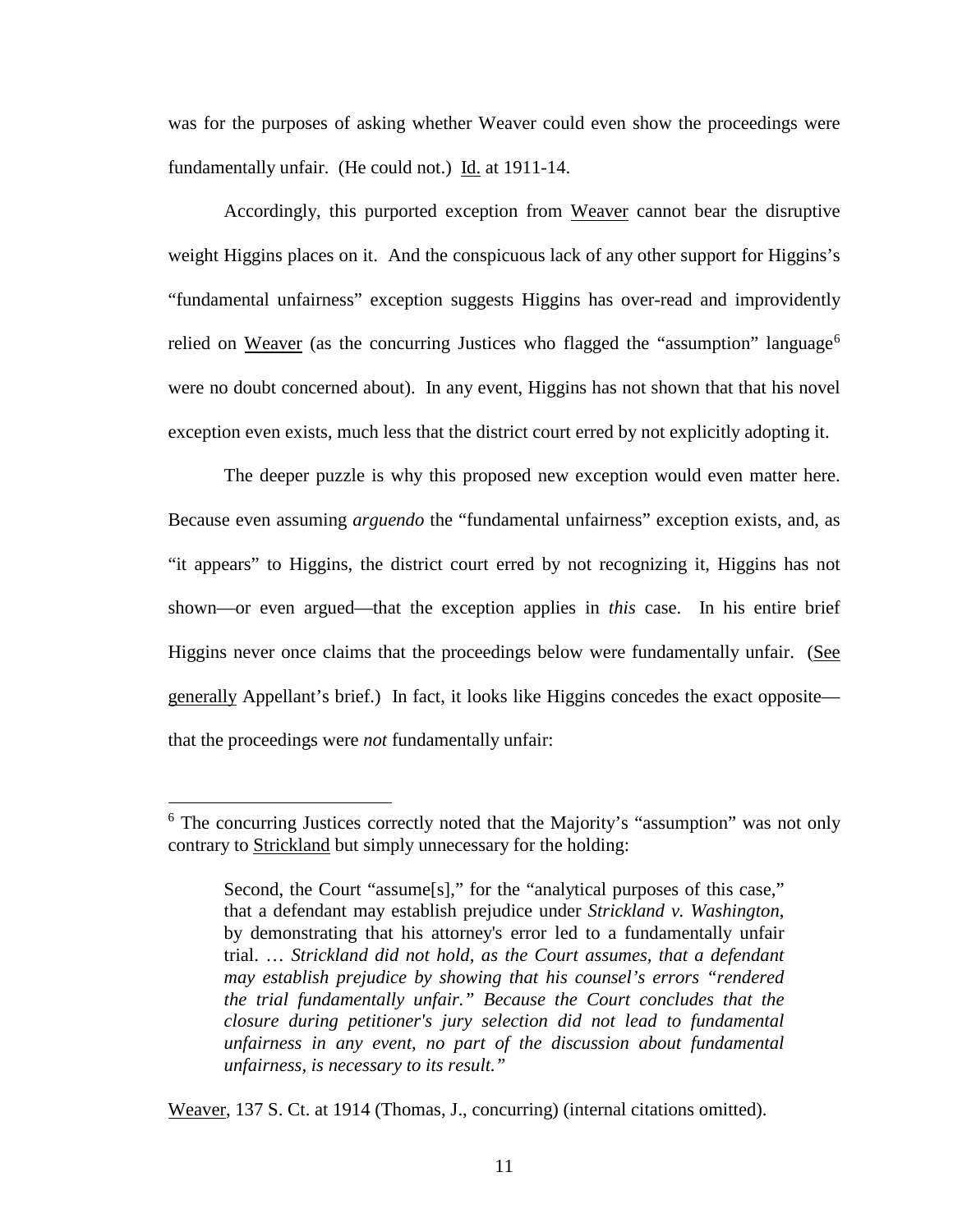In this case, however, it may be that the ordinary standard of *Strickland* prejudice applies. While the deficient performance in *Weaver* dealt with a structural error, the deficient performance here, *i.e.*, permitting the jury to hear a comment upon the petitioner's right to remain silent, is an error of the trial type which is subject to harmless error review. *Thus such an error would not fall within the fundamental unfairness form of Strickland prejudice.*

(Appellant's brief, p.4 (emphasis added, internal citations omitted).)

This concession ends the discussion. Higgins gets no further than Weaver himself, who also lost—despite the benefit of the assumed exception—because the Court there found the proceedings were not fundamentally unfair. Weaver, 137 S. Ct. at 1911- 14. Like Weaver, Higgins cannot show reversible error—even assuming the exception exists—because he admits that the purported errors here "would not fall within the fundamental unfairness form of *Strickland* prejudice." (See Appellant's brief, p.4.)

Higgins fails to show there is a "fundamental unfairness" exception to Strickland's prejudice analysis. Even if there is, he apparently concedes it would not apply here. In any event, Higgins fails to show that the district court erred, much less committed reversible error, when it concluded Higgins failed to show Strickland prejudice.

#### II.

# By Never Arguing There Was Any Prejudice Below Higgins Waived His Newfound Prejudice Claim On Appeal

Higgins hastily departs from his "fundamental unfairness" exception to argue in the alternative that, "even under the ordinary standard, the court erred in dismissing the *Strickland* claim." (Appellant's brief, p.4.) He goes on to argue, for the first time on appeal, "[w]hy the error was prejudicial." (Appellant's brief, pp.4-7.)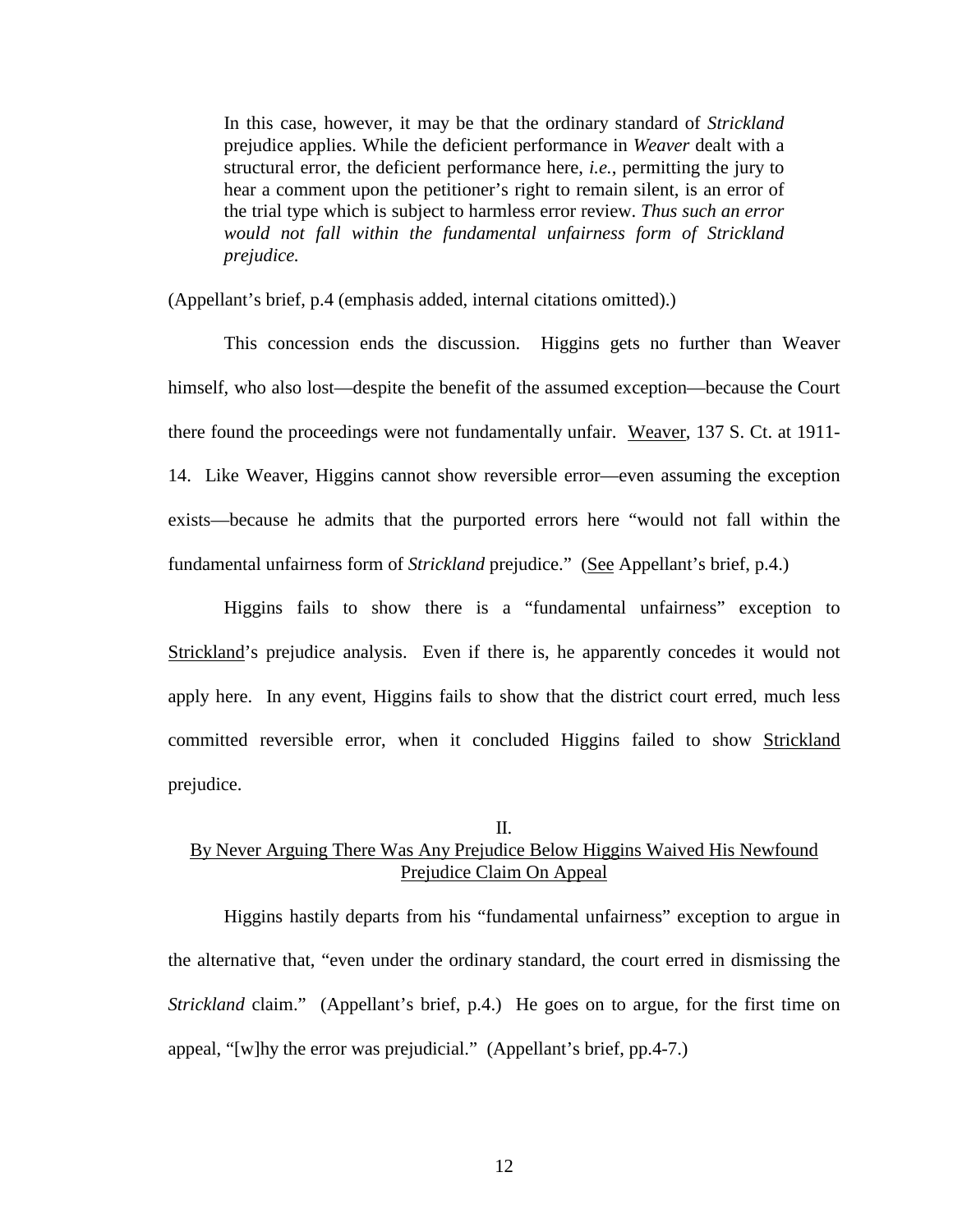This alternative argument fails as a threshold matter because it has not been preserved. It is well-settled that Idaho's appellate courts "will not consider issues raised for the first time on appeal." State v. Garcia-Rodriguez, 162 Idaho 271, \_\_\_, 396 P.3d 700, 704 (2017) (quoting Mickelsen Const., Inc. v. Horrocks, 154 Idaho 396, 405, 299 P.3d 203, 212 (2013)). "Issues not raised below will not be considered by this court on appeal, and the parties will be held to the theory upon which the case was presented to the lower court." Id. (citing Heckman Ranches, Inc. v. State, By & Through Dep't of Pub. Lands, 99 Idaho 793, 799-800, 589 P.2d 540, 546-47 (1979); Marchbanks v. Roll, 142 Idaho 117, 119, 124 P.3d 993, 995 (2005); Frasier v. Carter, 92 Idaho 79, 82, 437 P.2d 32, 35 (1968) ("We have held generally that this court will not review issues not presented in the trial court, and that parties will be held to the theory on which the cause was tried.")).

Below, Higgins never claimed that there was any prejudice that resulted from counsel's purported deficient performance. (R., pp.47-50, 432-34). When confronted with his failure "to specifically allege any prejudice" (R., p.73), Higgins conceded the point with poetic regret:

The Court states its intention to dismiss, however, on grounds that the Defendant has not been able to raise a material issue of fact as to whether the deficiency prejudiced his case. *The Petitioner acknowledges that it is impossible to determine what the result would have been if the Exhibit 5 had been excluded or what the court would have ruled in that moment on a motion for a mistrial*. After all, when two roads diverge in the woods it is impossible to tell where a road not traveled leads; especially with the passage of time.

(R., p.433 (emphasis added).)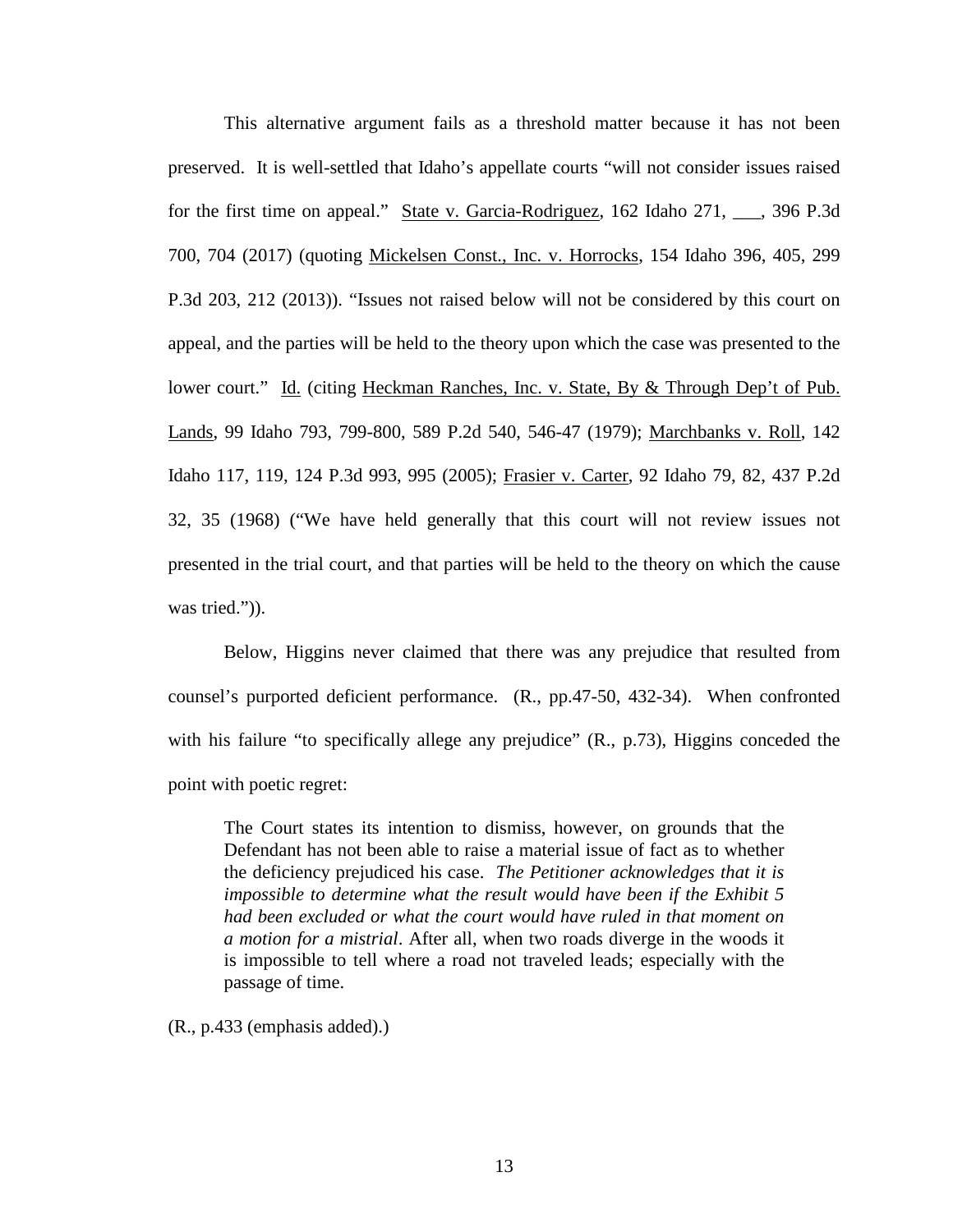Below Higgins lamented, in bucolic terms, that it was "impossible" to even determine prejudice—precisely why he chose his ill-fated fundamental error theory. (See R., pp.433-34.) Now, eyeing perhaps the better claim on appeal, Higgins argues the opposite: he purports to have found the impossible prejudice, as set forth in his brief. (Appellant's brief, pp.5-7.)

But this claim has not been preserved. One might say that two roads diverged in the post-conviction woods: arguing prejudice or fundamental error. And unlike wandering poets, litigants can travel multiple paths at once by pressing alternative arguments. Higgins chose to take the path less traveled—his doomed fundamental error claim—and that has made all the difference. (R., pp.432-34.) Because Higgins did not allege there was prejudice below, his newfound prejudice argument cannot be made for the first time on appeal.

# III. Even If Preserved, Higgins's Prejudice Argument Fails On The Merits, Not Least Because It Depends On The Demonstrably Incorrect Factual Claim That There Was No Fifth Amendment Cautionary Instruction

#### A. Introduction

Even if Higgins preserved his newly minted prejudice argument, if fails. The district court correctly concluded that, even if Higgins had "sufficiently alleged" a claim of prejudice, that claim failed in light of the "overwhelming evidence" of guilt presented at trial. (R., pp.452-54.) On appeal Higgins fails to show any error—and in particular fails to do so because his argument depends on a demonstrably incorrect fact. Higgins thinks that "[a]bsent a cautionary instruction, the jury likely took Mr. Higgins's assertion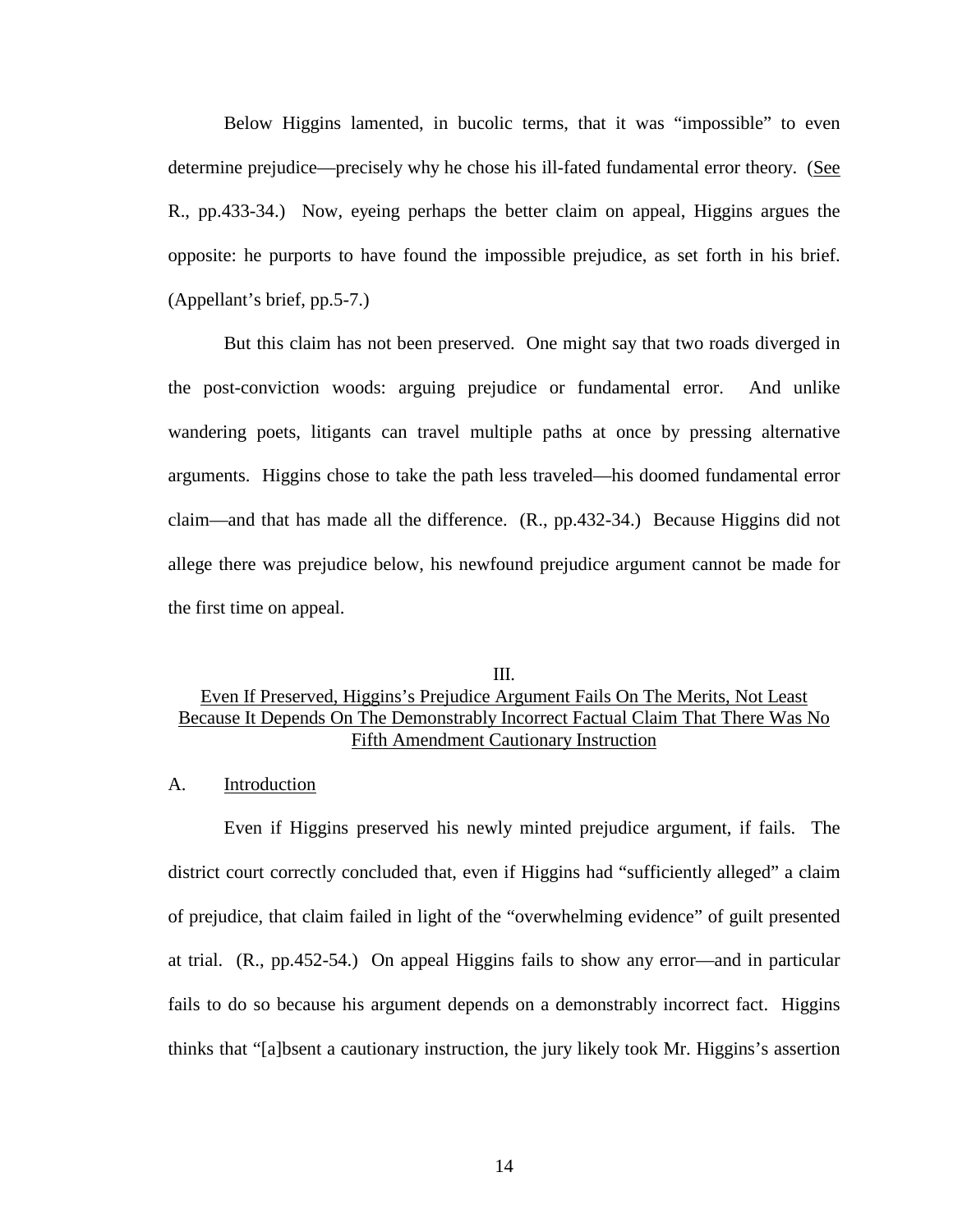of his Fifth Amendment rights" as an admission of guilt. (Appellant's brief, pp.5-6.) This claim necessarily fails because, well, there was a cautionary instruction.

#### B. The District Court Correctly Determined There Was No Prejudice

The district court gave Higgins every benefit of the doubt. Despite Higgins not alleging any prejudice, the district court went on to analyze what it could charitably construe as "implied" claims of prejudice. (R., pp.451-55.) It nevertheless found, even "if such prejudice had been sufficiently alleged, the claim for relief fails." (R., p.452.) The district court pointed out that "[i]t is clear that the trial court had concerns about the potentially prejudicial nature of the portion of Exhibit 5 at issue, however, the [trial court] took adequate steps to cure any potential prejudice by requiring the State to redact and resubmit a new Exhibit, and also by instructing the jury to disregard any reference to Petitioner's invocation of his rights." (R., p.452.)

The district court went on to outline the strength of the state's case against Higgins. (R., pp.452-56.) The state adopts and incorporates the district court's entire prejudice analysis (R., pp.452-56), and its correct conclusion that in light of the "overwhelming evidence against" Higgins, he "failed to allege sufficient facts to demonstrate … prejudice with respect to either claim 1 or claim 2" (R., pp.454, 456).

## C. Higgins's Prejudice Arguments Necessarily Fail, As They Hinge On A Demonstrably Incorrect Factual Claim That There Was No Fifth Amendment Cautionary Instruction

On appeal Higgins fails to show the district court erred. Higgins's prejudice argument depends almost entirely on the purported fact that "prejudice was not ameliorated by a cautionary instruction." (Appellant's brief, p.6.) Higgins claims that

15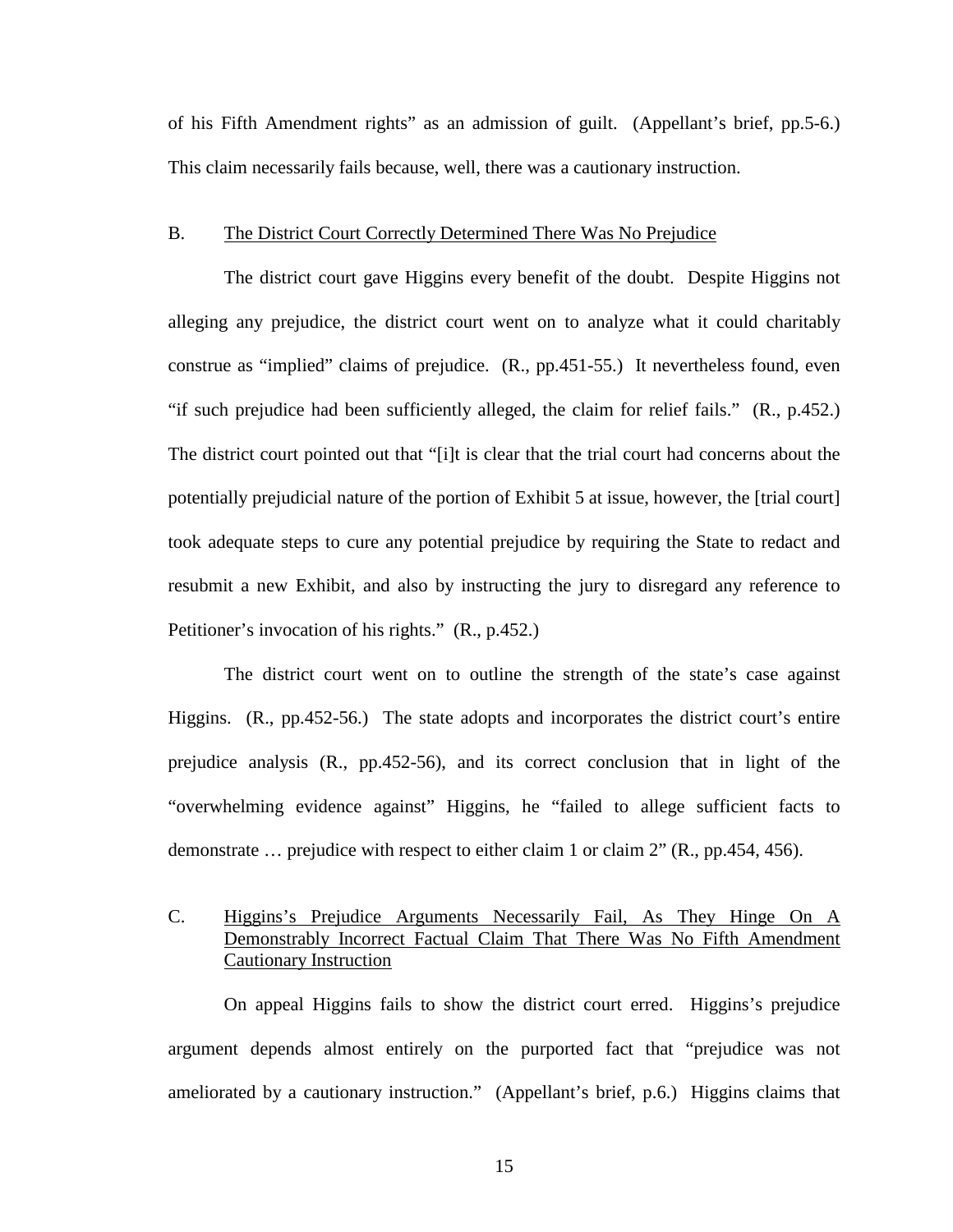"[w]hile the jury was instructed that it could not draw an inference of guilt from the fact that Mr. Higgins did not testify at trial, it was not instructed it could not draw such an inference from his assertion of Fifth Amendment rights in Exhibit 5." (Appellant's brief, p.6, n.1.) Higgins concludes that "[a]bsent a cautionary instruction, the jury likely took Mr. Higgins' assertion of his Fifth Amendment rights during the police interview as an admission of guilt," which he purports was "highly prejudicial" in light of the rest of the state's evidence. (Appellant's brief, p.6.)

This claim fails because it is predicated on an incorrect fact. Saying there was no cautionary Fifth Amendment jury instruction—while likely an oversight—is simply wrong. The record unmistakably and repeatedly shows the jury *was* instructed that it could not consider Higgins's invocation of his Fifth Amendment rights for any purpose.

The subject first came up after Exhibit 5 was admitted into evidence and published for the jury.  $(R., p.248$  (Tr.,  $p.641, L.6 - p.642, L.5)$ .) Shortly thereafter, outside the presence of the jury, the district court itself raised concerns about the unredacted statements captured in the exhibit:

THE COURT: … Couple of things we need to put on the record. The parties will—if I get it wrong, the parties will make a more clear record. The video, State's Exhibit No. 12 [sic], DVD footage of a video interview, was previously disclosed. The parties had discussed what portions would be redacted, and the redacted version was reviewed prior—prior to being played here in court today by both the State and the defense.

*The Court has some concerns about the initial statements on that DVD, so the Court is going to be giving a limiting instruction. That instruction will read as follows: Any reference or testimony that the Defendant may have invoked his Fifth Amendment right is to be stricken, and is not to be considered by you, the jury, for any purpose during your deliberations.* 

Ms. Morrison, does the State have any objection to that instruction?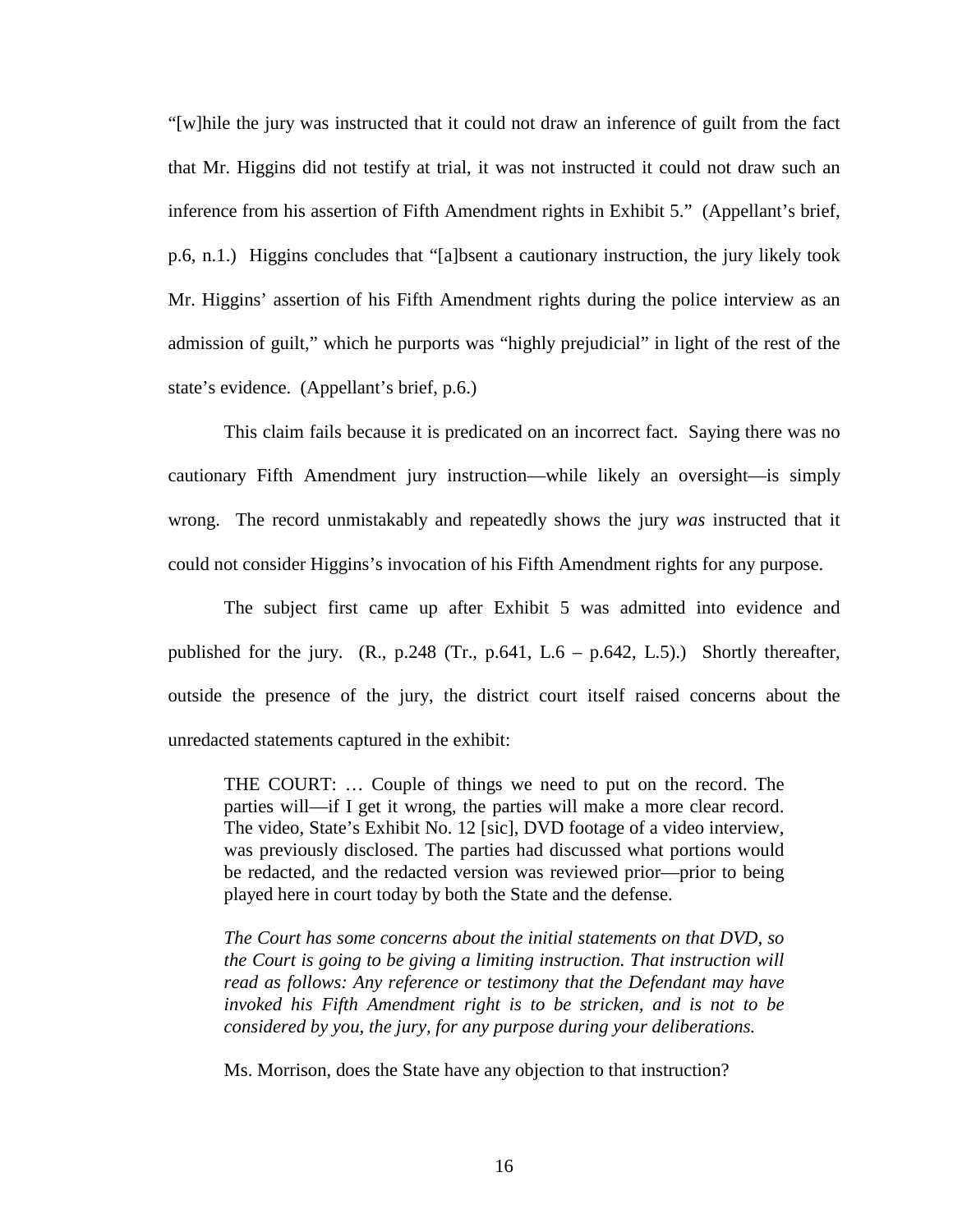[Prosecutor] MS. MORRISON: No, Your Honor.

THE COURT: Mr. Peterson?

[Defense Counsel] MR. PETERSON: No.

[Prosecutor] MR. HEMMER: Judge I'm sorry. *It is Exhibit 5.*

THE COURT: *I'm sorry, Exhibit 5. That's right, Exhibit 5.* The Court is also going to require that that exhibit be further redacted to remove that first portion. I do not want that exhibit with that statement going back to the jury room. So we will have to—the State is going to have to withdraw that exhibit, provide a redacted—just that first sentence about the invocation. The subsequent waiver should come in. I don't think there's any problem with that.

 $(R., p.250$  (Tr., p.646, L.2 – p.647, L.10) (emphasis added).)

The district court and the parties agreed that the redacted Exhibit 5—now referred

to as "Exhibit 5A"—would be reviewed by defense counsel; that the original Exhibit 5

would be kept in the court record but not be given to the jury; and that Exhibit 5A would

be the video the jury had access to.  $(R., pp.250-51 (Tr., p.647, L.6 - p.652, L.6))$ 

At this point the jury came back in and the court instructed them:

Members of the jury, every day I tell you it's going to be 4:00. Today it's going to be about 3:41. *Before I release you for the day, I need to give you a limiting instruction, and then I'll give you your final instruction.* 

*Any reference or testimony that the Defendant may have invoked his Fifth Amendment right is to be stricken, and is not to be considered by you for any purpose during your deliberations.*

(R., p.251 (Tr., p.653, Ls.10-19) (emphasis added).)

The Fifth Amendment instruction came up again during the district court's review of the jury instruction packet. With the parties' assent, the trial court decided not to reread the Fifth Amendment instruction; but the court clearly included the instruction in the jurors' instruction packet: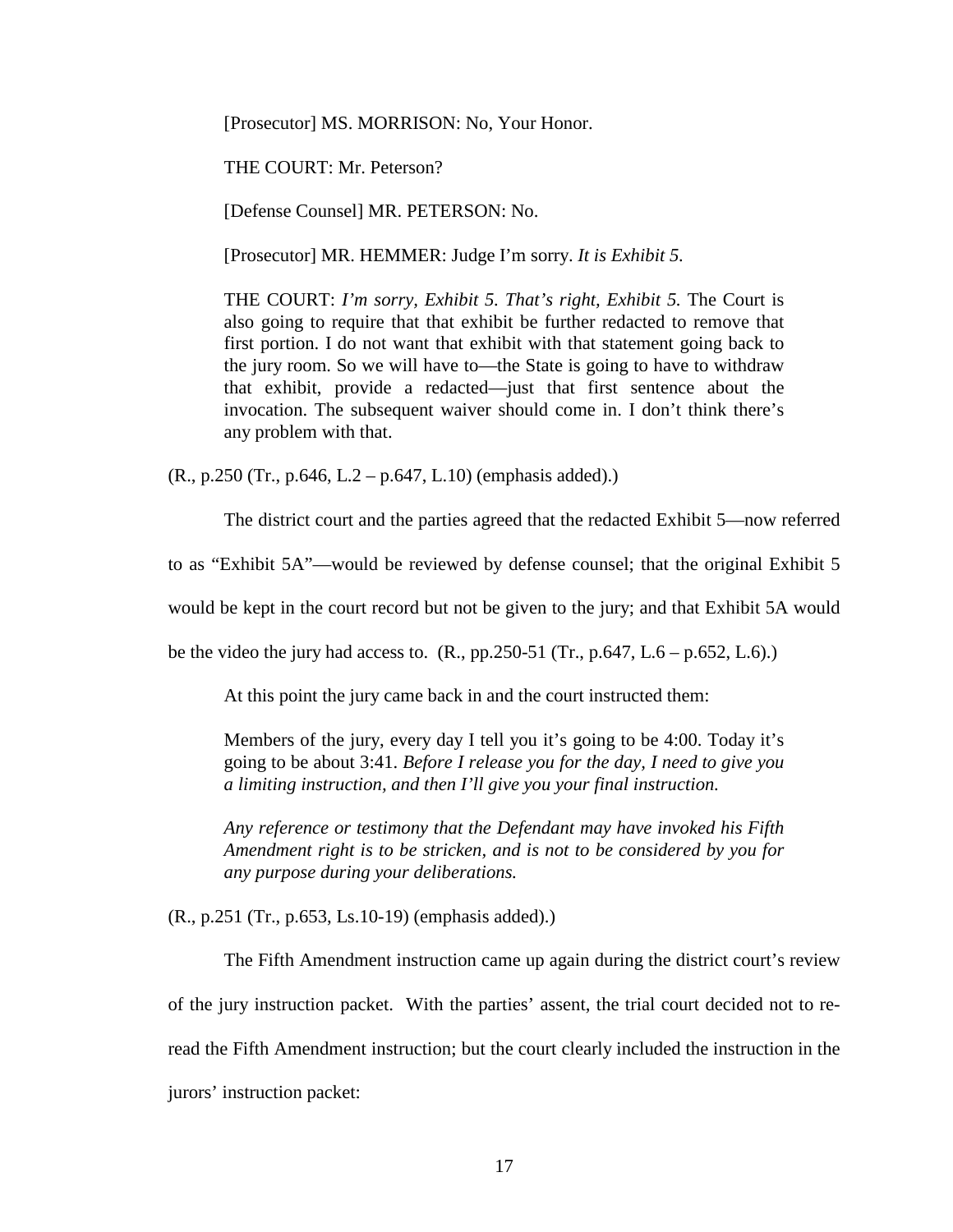THE COURT: Okay. There's two instructions that I already gave that will be included in this packet. Let me see if I can find them really quick. Oh, it's the very—

MR. PETERSON: First two.

THE COURT: Yeah, the very first two. There should be one more. Yes, the first three, actually, were given already. *So those are numbers 9, 10, 11. Just because they've already been given.*

MS. MORRISON: And, Your Honor, 9 would be the controlled substances, 10 would be the sexual misconduct, *and 11 would be the Fifth Amendment?* 

THE COURT: Yes.

MR. PETERSON: So will the Court be rereading those, or will you begin with Instruction 12?

THE COURT: That was going to be my question to the parties. I don't wish to unduly emphasize anything, and so I'm wondering since they've already been read, is there a reason to read them again?

MR. PETERSON: No.

MS. MORRISON: No, Your Honor.

(R., p.365 (Tr., p.1107, L.17 – p.1108, L.15) (emphasis added).)

Lastly, if there were any lingering doubt, Instruction 11 itself, hidden in plain

sight in the post-conviction record, confirms the instruction made its way back to the jury

room:

#### INSTRUCTION NO. 11

Any reference or testimony that the defendant may have invoked his Fifth Amendment right is to be stricken and is not to be considered by you for any other purpose during your deliberations.

(R., p.81.)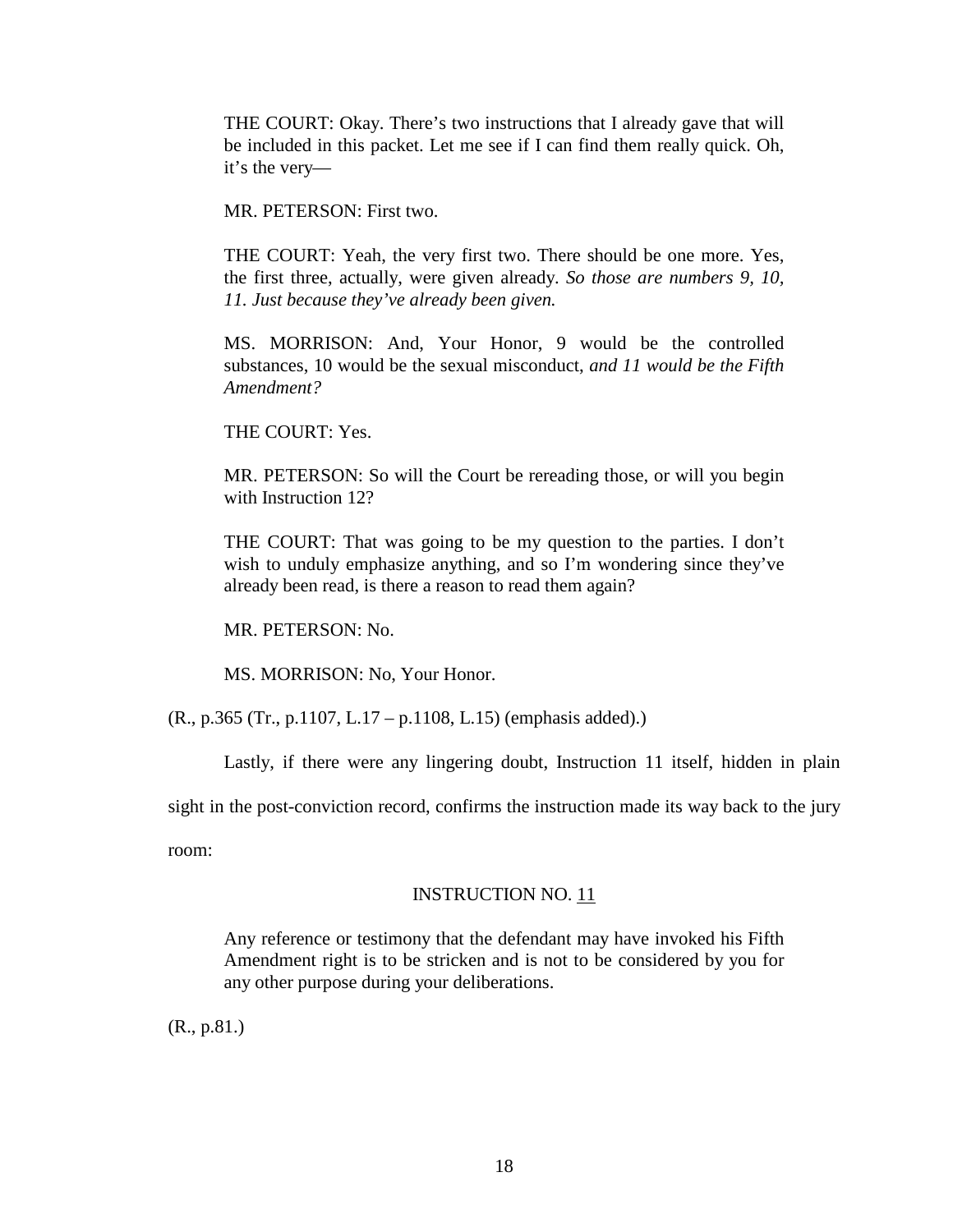So if one accepts Higgins's fictional premise that "[a]bsent a cautionary instruction, the jury likely took Mr. Higgins's assertion of his Fifth Amendment rights during the police as an admission of guilt" then the reality-based inverse must go as follows: due to the cautionary instruction, the jury likely did not take Higgins's assertion of his Fifth Amendment rights as an admission of guilt. See State v. Johnson, \_\_\_ Idaho \_\_\_, 414 P.3d 234, 244 (2018). Higgins altogether fails to show—in light of the state's overwhelming evidence of guilt and the cautionary instruction—that the district court erred.

# IV. Irrespective Of Prejudice, The Dismissal Of Claim 2 Should Be Affirmed Because The District Court Found No Deficient Performance And Higgins Has Not Challenged This Alternative Basis For Affirming On Appeal

"Where a lower court makes a ruling based on two alternative grounds and only one of those grounds is challenged on appeal, the appellate court must affirm on the uncontested basis." Rich v. State, 159 Idaho 553, 555, 364 P.3d 254, 256 (2015) (quoting State v. Grazian, 144 Idaho 510, 517-18, 164 P.3d 790, 797-98 (2007)). To preserve arguments on appeal parties must raise issues in their opening briefs. Patterson v. State, Dep't of Health & Welfare, 151 Idaho 310, 321, 256 P.3d 718, 729 (2011) ("In order to be considered by this Court, the appellant is required to identify legal issues and provide authorities supporting the arguments in the opening brief.").

Below, the district court dismissed Claim 2 not just because Higgins failed to show prejudice, but because Higgins failed to show deficient performance:

In any event, the controlling law does require the existence of prejudice to establish a claim for ineffective assistance of counsel*. As Petitioner has failed to allege sufficient facts to demonstrate deficient performance as to*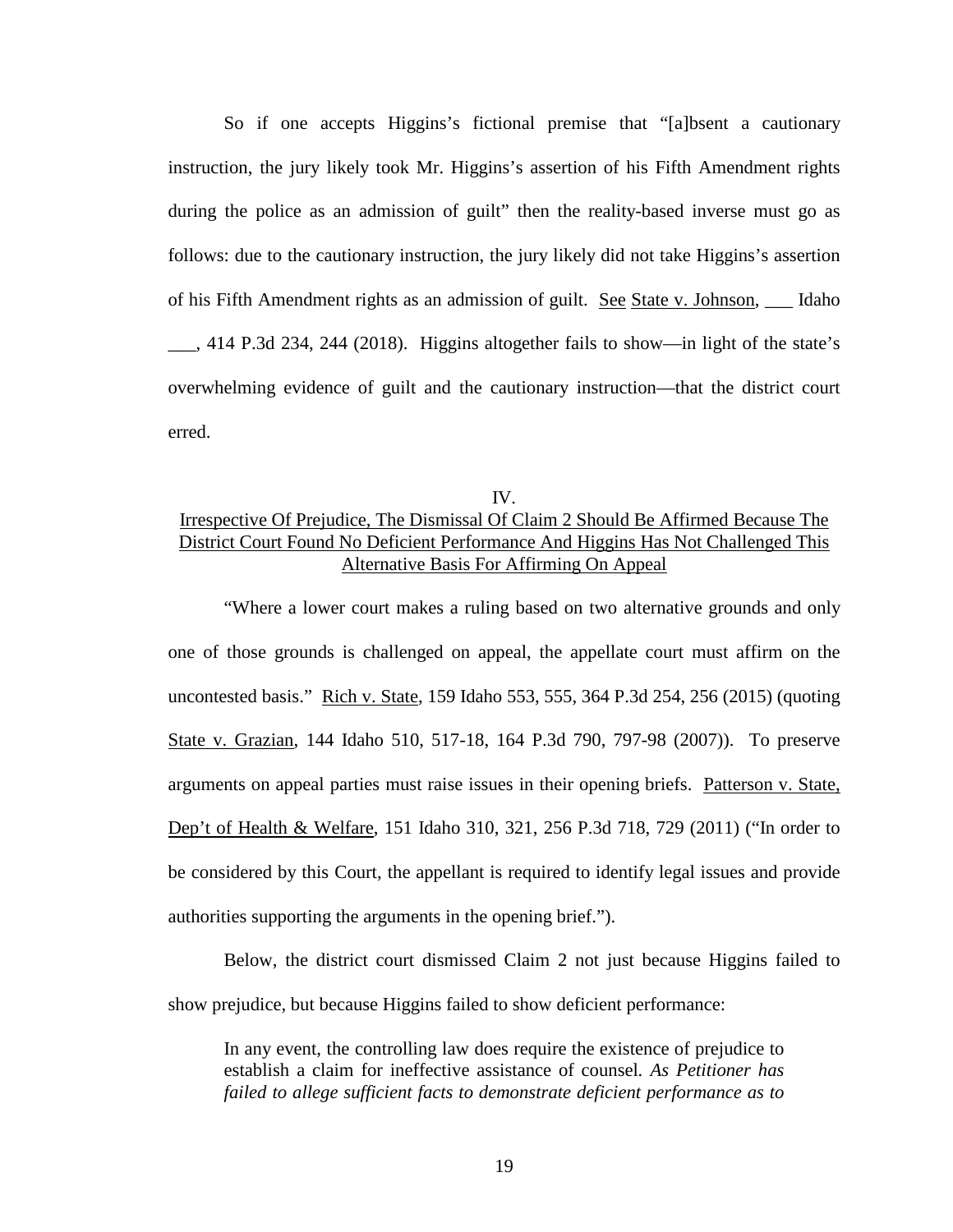*claim 2* and prejudice with respect to either claim 1 or claim 2 as detailed above and in the Notice of Intent to Dismiss, both claims necessarily fail.

(R., p.456 (emphasis added).)

On appeal, Higgins focuses entirely on the district court's prejudice finding, and never claims the district court's deficient performance finding was erroneous. (See generally Appellant's brief.) Higgins does not argue that the district court erred when it correctly concluded, based on Padilla v. State, 158 Idaho at 187, 345 P.3d at 246, that because the mistrial motion "would not, and should not" have been granted, it was determinative of *both* prongs of Strickland, including deficient performance. (See generally Appellant's brief; R., pp.454-55.) Higgins never mentions the district court's ultimate findings regarding deficient performance in his statement of the case. (See Appellant's brief, p.2.)

A petitioner must prove both deficient performance and prejudice to successfully allege ineffective assistance of counsel. See Strickland, 466 U.S. at 687-96. Because Higgins has not bothered to challenge the district court's deficient performance finding and because the district court's ruling on Claim 2 can be affirmed on this unchallenged basis—this Court should affirm the dismissal of Claim 2 in any event.